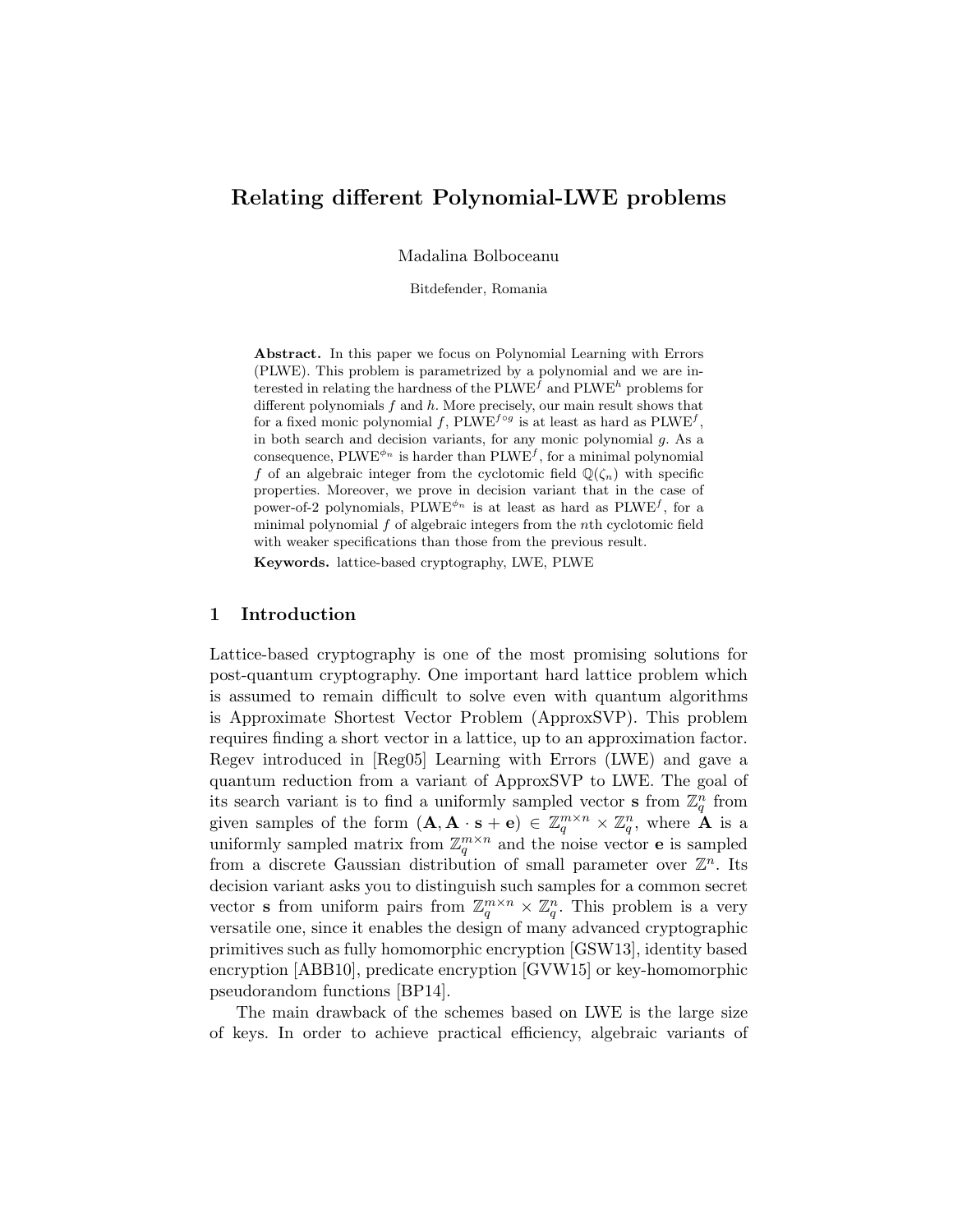LWE have been introduced, which use structured matrices. The Polynomial Learning with Errors problem (PLWE) was introduced in [SSTX09] and was initially called Ideal-LWE. It is parametrized by a polynomial  $f \in \mathbb{Z}[X]$  and an integer  $q \geq 2$  and described in terms of elements from  $\mathbb{Z}_q[X]/(f)$ . Concretely, its search variant asks you to find a secret polynomial s sampled uniformly from  $\mathbb{Z}_q[X]/(f)$ , given pairs of the form  $(a_i, a_i \cdot s + e_i)$  from  $\mathbb{Z}_q[X]/(f) \times \mathbb{R}_q[X]/(f)$ , where  $a_i$  is sampled uniformly from  $\mathbb{Z}_q[X]/(f)$ . The coefficient embedding of the noise polynomial  $e_i$  follows a Gaussian distribution of small covariance matrix. For a common uniformly sampled  $s$ , the decision variant consists in distinguishing between such samples and uniform samples from  $\mathbb{Z}_q[X]/(f) \times \mathbb{R}_q[X]/(f)$ . It may be considered an LWE problem, except that the matrix is not uniform, but instead it is a structured matrix generated by the uniform polynomials  $a_i$ . Lyubashevsky et al. [LPR10] introduced Ring Learning with Errors (Ring-LWE) which uses number fields instead of polynomials. In this case the error is sampled such that its Minkowski embedding follows a Gaussian distribution. They also gave a reduction from search to decision variants for the case of cyclotomic polynomials, which was further extended for general Galois extensions in [EHL14] and [CLS15]. It has been shown that in the case of power-of-2 cyclotomic polynomials both PLWE and Ring-LWE coincide. Recently, Rosca et al. [RSW18] gave reductions between (search/decision) Ring-LWE and (search/decision) PLWE which incur limited noise growth increases for an exponentially large class of polynomials f.

PLWE and RLWE are interesting problems, because their hardness relies on the restriction of ApproxSVP to a special class of so called *ideal* lattices. This restriction is called Ideal-SVP. If Ideal-SVP is assumed to be hard in worst-case, this leads to the PLWE and Ring-LWE instances to be hard. Indeed, Stehlé et al. gave in [SSTX09] a quantum reduction from Ideal-SVP to (search)  $\text{PLWE}^f$  for power-of-2 cyclotomic polynomials f. Later on, Lyubashevsky et al. [LPR10] gave a quantum reduction from Ideal-SVP to (search) Ring-LWE, while Peikert et al. [PRSD17] gave a quantum reduction from Ideal-SVP directly to (decision) Ring-LWE, which works for any number field and modulus. Many provable secure cryptographic applications can be designed from these assumptions, such as key encapsulation mechanisms [ADPS16], [SSZ17] or fully homomorphic encryption schemes [Gen09], [BV11]. It is natural to ask if Approx-SVP is still hard when one restricts only to ideal lattices. One approach to this problem is the one of Cramer et al. [CDPR16] who found a quantum polynomial time algorithm for solving Ideal-SVP for principal ideals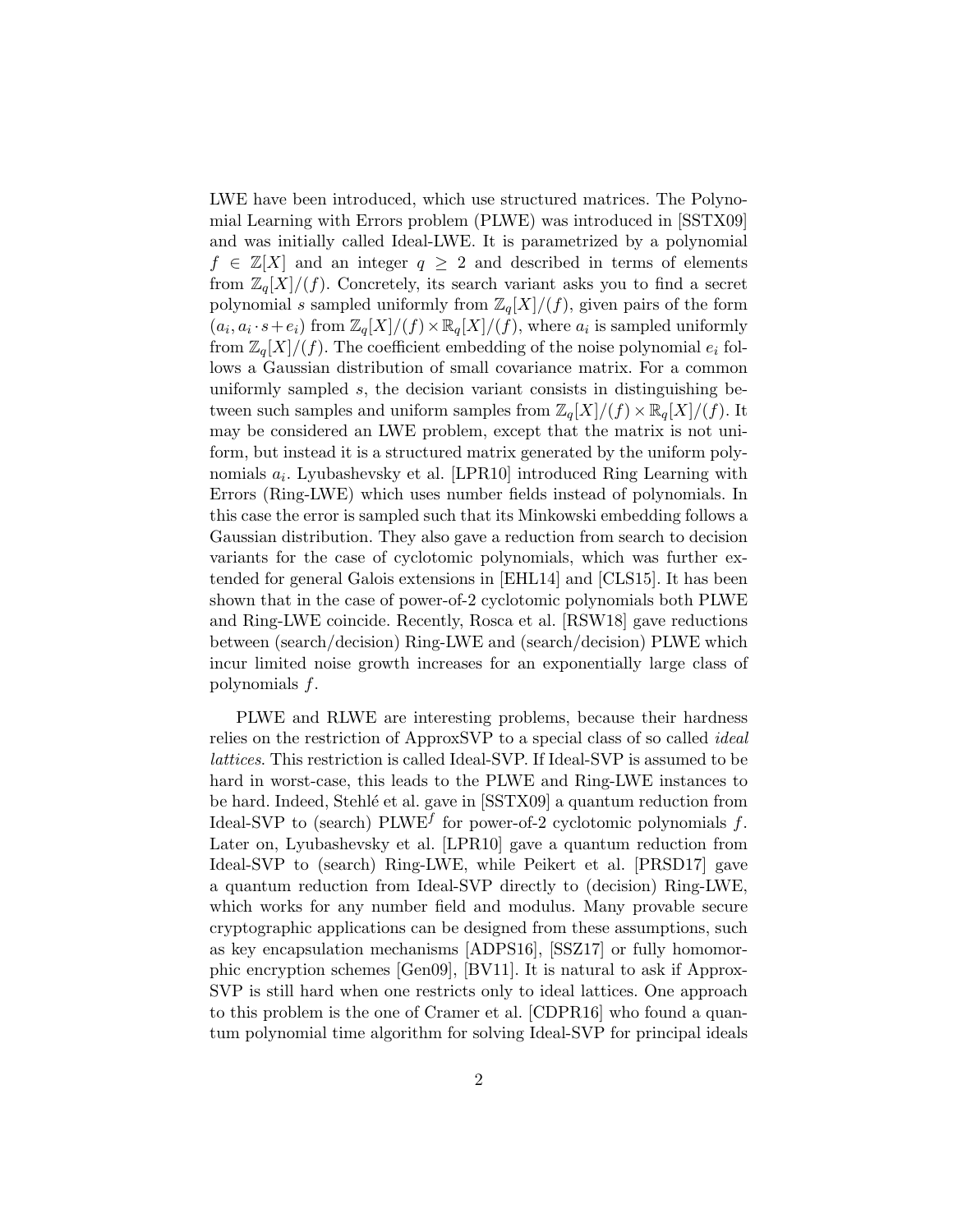in cyclotomic fields of prime power conductor with  $2^{\tilde{O}(\sqrt{n})}$  approximation factor, where  $n$  is the degree of the field used. To compare this result with classical algorithms, we mention that the best algorithm for approximating shortest vector with this approximation factor, [SE94], runs in time  $2^{\tilde{O}(\sqrt{n})}$ , where *n* is the lattice dimension. Furthermore, Cramer et al. [CDW17] generalized the previous statement by giving a quantum polynomial time algorithm for solving Ideal-SVP for arbitrary ideals in cyclotomic rings. Still, the approximation factor is too large to impact the security of the primitives based on Ring-LWE or PLWE. Until now, there is no reduction from Ring-LWE or PLWE to Ideal-SVP. In terms of hardness, all these attacks show that Ideal-SVP problems for ideal lattices are not the same for all polynomials f. The easy instances of Ideal-SVP make the reduction from [SSTX09] vacuous for the corresponding  $\text{PLWE}^f$ instances. There is a lack of knowledge in finding the polynomial  $f$  for which the corresponding  $\text{PLWE}^f$  problem is the hardest. One may want either to propose a new problem harder than the  $\text{PLWE}^f$  problem for exponentially many polynomials  $f$  or to further study which might be the hardest instances of the PLWE problem.

The first approach was made by Rosca et al. [RSSS17] who proposed Middle Product Learning with Errors (MP-LWE). They gave a reduction from (decision)  $\text{PLWE}^f$  to (decision) MP-LWE for exponentially many monic polynomials f with bounded expansion factor and constant coefficient coprime with q.

Our contributions. In this paper we focus on the second approach, namely on finding a polynomial for which the corresponding PLWE problem is at least as hard as many other PLWE problems. Our main result towards this goal is a reduction from  $\text{PLWE}^f$  to  $\text{PLWE}^{f \circ g}$  for an arbitrary monic polynomial g. This has interesting consequences involving cyclotomic polynomials. As a corollary, we obtain that  $\text{PLWE}^{\phi_n}$  for the cyclotomic polynomial  $\phi_n$  is harder than  $\mathrm{PLWE}^f$  for all the minimal polynomials f of algebraic integers of the cyclotomic field  $\mathbb{Q}(\zeta_n)$  which have specific properties we will mention. We extend this result by showing that, in the case of power-of-2 cyclotomic polynomials  $\phi_n$ , PLWE<sup> $\phi_n$ </sup> is at least as hard as  $\text{PLWE}^f$  for all the minimal polynomials  $f$  of algebraic integers of the nth cyclotomic field which have weaker properties than those from the previous corollary. All these reductions, excepting the last one, hold in both search and decision variants. The last reduction holds only in decision variant.

Organization. Section 2 gives the necessary background regarding the PLWE problem. Section 3 presents the reductions relating the PLWE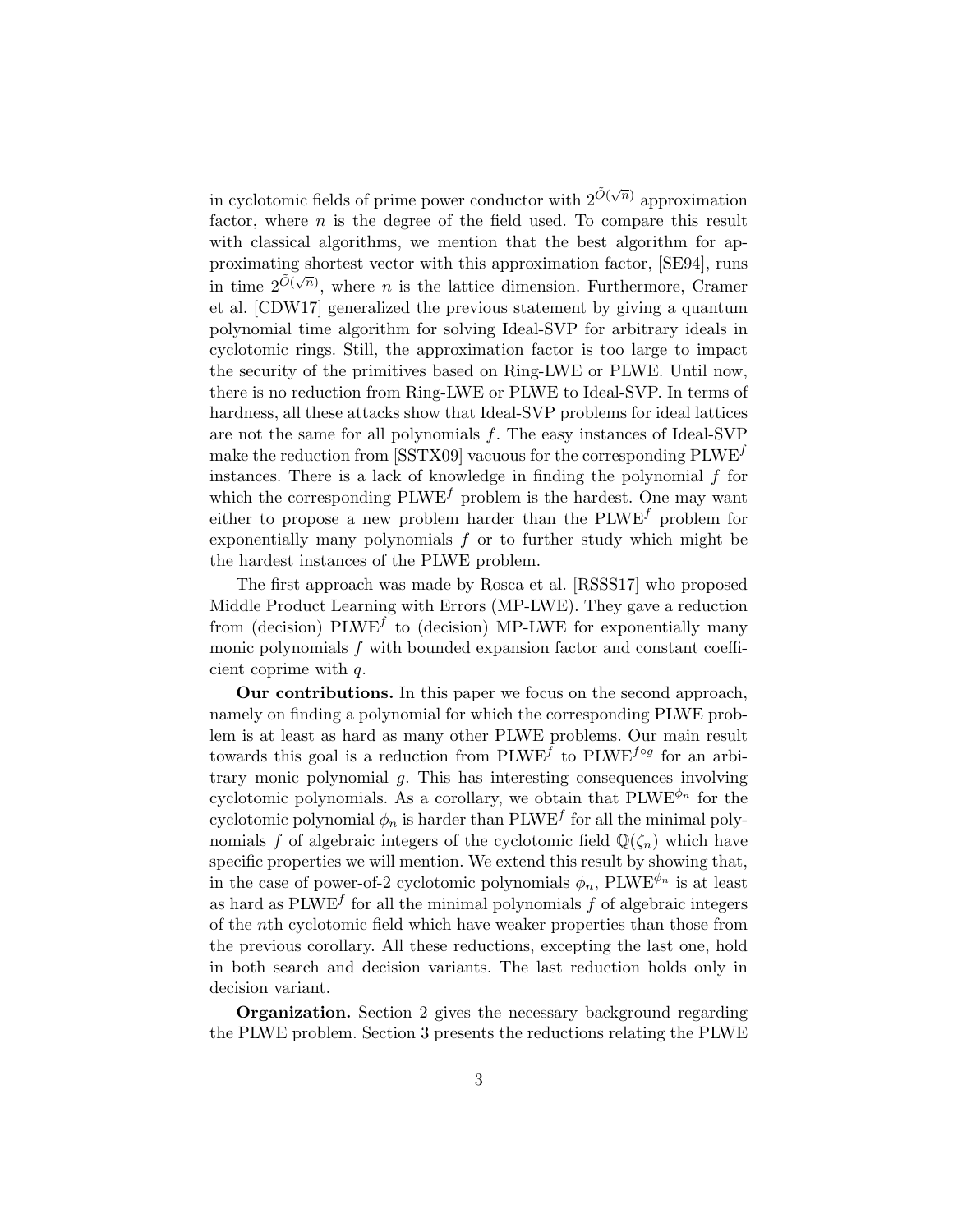problems for different polynomials. In Section 4 we discuss the impact of the main result. In Section 5 we describe some open problems.

# 2 Preliminaries

For a finite set X we denote by  $U(X)$  the uniform distribution over X. We write  $x \leftrightarrow \psi$  when x follows a distribution  $\psi$ . We write by [n] the set  $\{1, 2, ..., n\}$ . For a matrix **M** in  $\mathbb{R}^{m \times n}$ the set  $\{1, 2, ..., n\}$ . For a matrix **M** in  $\mathbb{R}^{m \times n}$ , we denote by  $\|\mathbf{M}\|_F = \sqrt{\sum_{n=1}^{\infty} \sum_{n=1}^{\infty} M_i^2}$ , the Frobenius norm of **M**.  $i \in [m]$  $\sum$  $j \in [n]$  $\mathbf{M}_{i,j}^2$  the Frobenius norm of M.

## 2.1 Cyclotomic polynomials

The cyclotomic polynomials, especially the power-of-2 cyclotomic ones, have been frequently used in designing cryptographic primitives since their use leads to very efficient solutions, such as homomorphic encryption schemes, [BV11], [BGV11], [GHPS12], or key exchange systems,[ADPS16].

For a positive integer *n*, we denote by  $\zeta_n = e^{\frac{2\pi i}{n}}$  an *n*th primitive root. The *n*th cyclotomic polynomial  $\phi_n \in \mathbb{Z}[X]$  is the minimal polynomial of  $\zeta_n$  over  $\mathbb Q$  and has as roots all the *n*th primitive roots:

$$
\phi_n(X) = \prod_{k \in \mathbb{Z}_n^*} (X - \zeta_n^k).
$$

The degree of the cyclotomic polynomial  $\phi_n$  is  $|\mathbb{Z}_n^*| = \varphi(n)$ , where  $\varphi$  is the Euler's totient function.

The *n*th cyclotomic field is obtained by adjoining  $\zeta_n$  to the rational field  $\mathbb Q$  (as an abstract element, not as a complex number). There is a natural isomorphism of rings from  $\mathbb{Q}[X]/(\phi_n)$  to  $\mathbb{Q}(\zeta_n)$ , which sends X to  $\zeta_n$ . This map can be seen as the evaluation map at  $\zeta_n$ . The ring of algebraic integers of  $\mathbb{Q}(\zeta_n)$  is precisely  $\mathbb{Z}[\zeta_n]$ . This is a  $\mathbb Z$  module having as basis  $\{1, \zeta_n, \zeta_n^2, \ldots, \zeta_n^{\varphi(n)-1}\}.$ 

We mention here an useful property which relates different cyclotomic polynomials:

Proposition 2.1. ([LPR13], Fact 2.12) Let n be a positive integer and rad(n) the product of all distinct prime divisors of n. Then  $\phi_n(X)$  $\phi_{\mathrm{rad}(n)}(X^{n/\mathrm{rad}(n)})$ . In particular, if p is a prime and n is a prime power of p, then  $\phi_n(X) = \phi_p(X^{n/p})$ .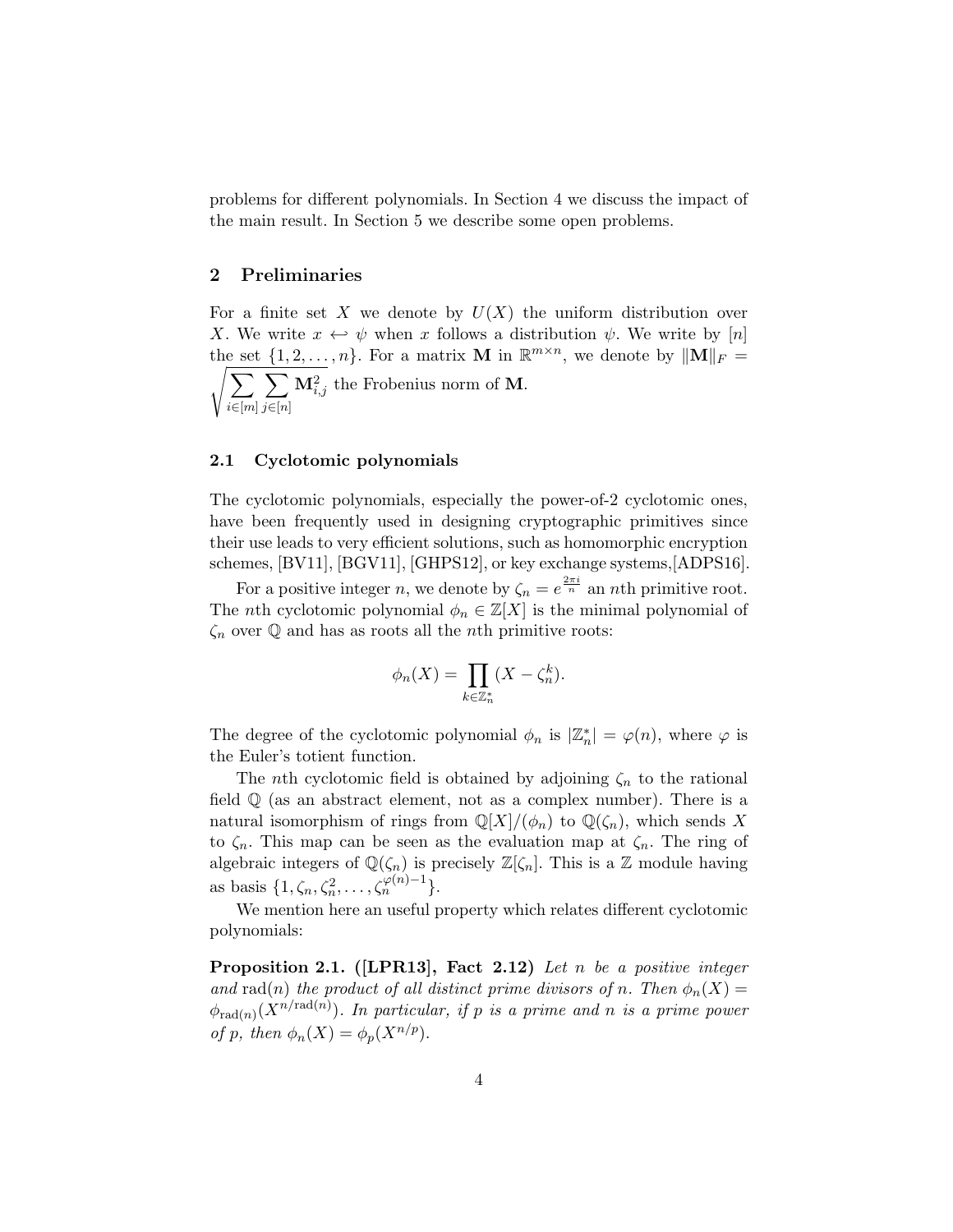#### 2.2 Gaussian distributions

For a symmetric positive definite matrix  $\Sigma$  in  $\mathbb{R}^{n \times n}$ , we define the Gaussian function on  $\mathbb{R}^n$  of covariance matrix  $\Sigma$  as  $\rho_{\sqrt{\Sigma}}(\mathbf{x}) = \exp(-\pi \cdot \mathbf{x}^t \Sigma^{-1} \mathbf{x}),$ where  $\mathbf{x} \in \mathbb{R}^n$ . When discussing about distributions, we normalize this function  $\rho_{\sqrt{\Sigma}}$  and obtain the (continuous) Gaussian probability distribution  $D_{\sqrt{\Sigma}}$ . If  $\Sigma = s^2 I_n$ , where s is a positive real number, we simply denote by  $\rho_s$  and  $D_s$  the Gaussian function and the Gaussian distribution, respectively. It is easy to see that a random vector **x** in  $\mathbb{R}^n$  follows the Gaussian distribution  $D_s$  if and only if its coordinates are independent random variables which follow the Gaussian distribution  $D_s$  over R. We will frequently use the fact that if  $x$  is a random vector in  $\mathbb{R}^n$  whose distribution is the Gaussian distribution  $D_{\sqrt{\Sigma}}$ , then for a matrix **A** in  $\mathbb{R}^{m \times n}$ , the distribution of **A** · **x** will be the Gaussian distribution  $D_{\sqrt{\mathbf{A\Sigma A}^t}}$  over  $\mathbb{R}^m$ .

#### 2.3 The Polynomial Learning with Errors Problem

We now define the problem we study in this paper. Consider a monic polynomial f in  $\mathbb{Z}[X]$  and a prime modulus q. Denote by  $R = \mathbb{Z}[X]/(f)$ and by  $R_q = R/qR = \mathbb{Z}_q[X]/(f)$ . We use the notation  $\mathbb{R}_q := \mathbb{R}/q\mathbb{Z}$ .

Definition 2.1. (PLW $\mathrm{E}^{f}_{q,\psi}$  distribution). For any  $s\,\in\, R_q,\,$  we define  $\text{PLWE}_{q,\psi}^f(s)$  as the distribution over  $\mathbb{Z}_q[X]/(f) \times \mathbb{R}_q[X]/(f)$  obtained by sampling  $a \leftrightarrow U(R_q)$ , by sampling an error polynomial  $e \leftrightarrow \psi$  over  $\mathbb{R}[X]/(f)$  and by returning  $(a, a \cdot s + e \mod qR)$ .

Definition 2.2. (The  $\mathrm{PLWE}^f$  problem). Search  $\mathrm{PLWE}^f_{q,\psi}$  consists in finding  $s \in \mathbb{Z}_q[X]/(f)$  given an arbitrary number of independent samples from  $\text{PLWE}_{q,\psi}^f(s)$ , where  $s \leftrightarrow U(\mathbb{Z}_q[X]/(f))$ . Decision  $\text{PLWE}_{q,\psi}^f$ consists in distinguishing between an arbitrary number of independent  $\mathrm{PLWE}_{q,\psi}^f(s)$  samples and the same number of independent samples from  $U(\mathbb{Z}_q[X]/(f) \times \mathbb{R}_q[X]/(f)),$  with non-negligible probability over the choices of  $s \leftarrow U(\mathbb{Z}_q[X]/(f)).$ 

We will mainly discuss about the decision variant of the  $\text{PLWE}^f$  problems where the error polynomial is sampled according to a Gaussian distribution  $D_{\alpha q}$ , for some  $\alpha > 0$ . The support of the continuous Gaussian distribution,  $\mathbb{R}^n$ , is identified with  $\mathbb{R}[X]/(f)$ , where *n* is the degree of f.

Remark 2.1. It suffices to discuss about the PLWE problems for an irreducible polynomial  $f,$  since if  $h|f,$  one can find a reduction from  $\mathrm{PLWE}_{q,\psi}^f$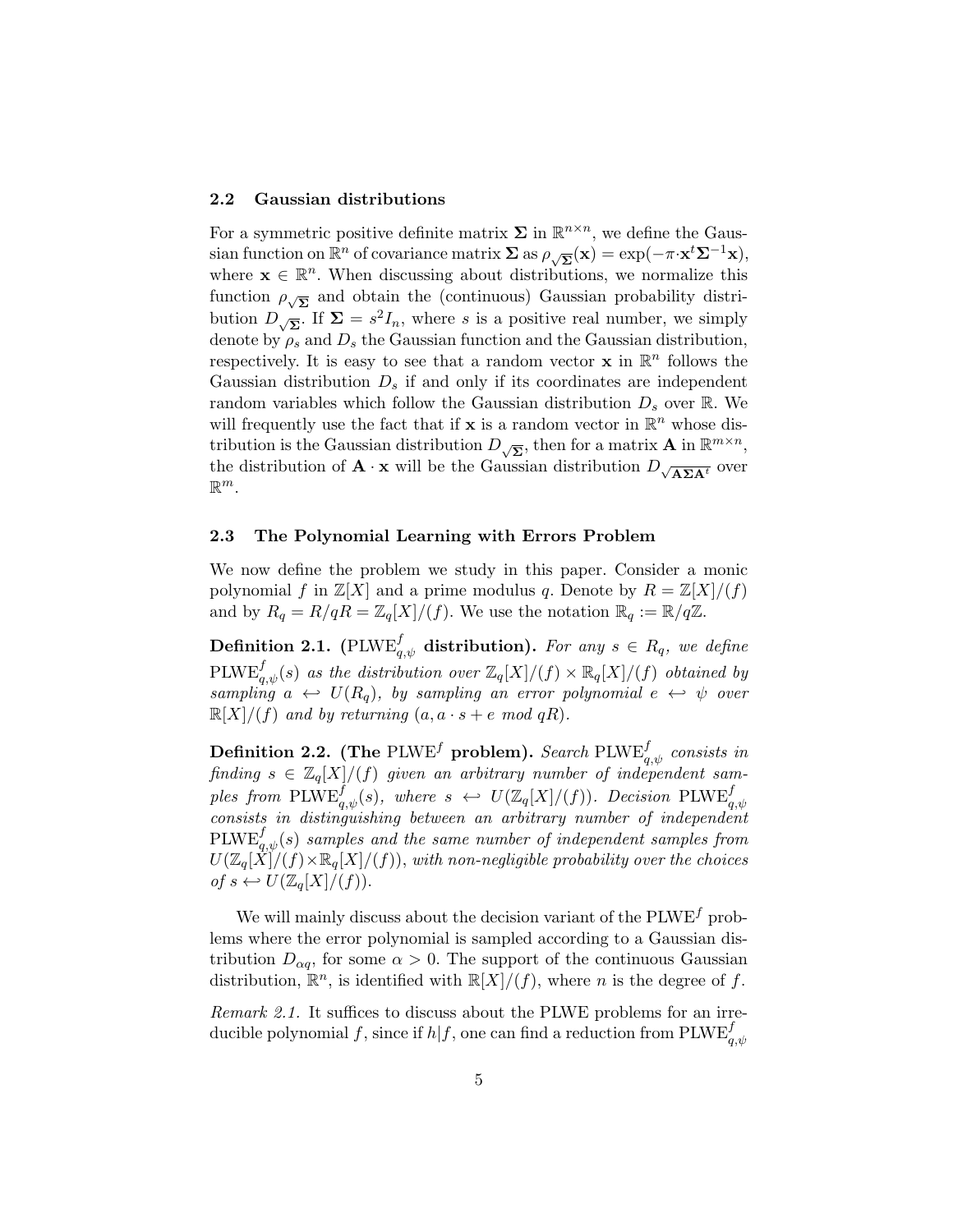to PLWE<sup>h</sup><sub>q, $\psi$ </sub>. Indeed, the map  $\mathbb{Z}[X]/(f) \to \mathbb{Z}[X]/(h)$ ,  $a \to a$  mod h is well defined since if  $a \equiv \bar{a} \mod f$ , then  $f|a - \bar{a}$  and therefore  $h|a - \bar{a}$ .

### 3 The main result

We consider a fixed monic polynomial f in  $\mathbb{Z}[X]$  of degree m. Our main result is a reduction from  $\text{PLWE}^f$  to  $\text{PLWE}^{f \circ g}$ , for any arbitrary monic polynomial  $g \in \mathbb{Z}[X]$ . In order to build intuition for the proof of the main result, we first present a simpler particular case, when  $g = X^n$ .

# 3.1 An easy particular case

For a positive integer n, we denote by  $g_n$  the polynomial  $X^n$  and by  $f_n$ the polynomial  $f \circ g_n$ . We prove a reduction from (decision)  $\text{PLWE}_{q, D_{\alpha q}}^f$ to (decision) PLWE $_{q, D_{\alpha q}}^{f_n}$ , which has a similar but simpler proof as the one of Theorem 3.2, the general case. Unlike the general case, here the error distribution is the same.

We first make some notations: for a ring R (which can be  $\mathbb{R}, \mathbb{Z}_q$  or  $\mathbb{R}_q$  and a monic polynomial g from  $\mathbb{Z}[X]$ , we consider the maps:

$$
\mathcal{F}_{R,g}: (R[X]/(f))^n \to R[X]/(f \circ g), \ \mathcal{F}_{R,g}(c_0, c_1, \ldots, c_{n-1}) = \sum_{i=0}^{n-1} X^i c_i \circ g.
$$

We can see that  $\mathcal{F}_{R,g}$  is a well defined R linear map of modules, if we consider the input polynomials as a vector obtained by concatenating their vector coefficients.

*Remark 3.1.* For  $c_i \in R[X]/(f)$ , where  $0 \leq i \leq n-1$ , we obtain

$$
\mathcal{F}_{R,g_n}(c_0,c_1,\ldots,c_{n-1})(X)=\sum_{i=0}^{n-1}X^ic_i\circ g_n(X)=\sum_{i=0}^{n-1}X^ic_i(X^n).
$$

Hence the new polynomial has  $mn$  coefficients obtained by putting the coefficients of  $c_i$  on positions of indices of form  $nk+i$ , for any  $0 \le i \le n-1$ . We can say that  $\mathcal{F}_{R,q_n}$  permutes the coefficients of the input polynomials.

**Theorem 3.1.** For a monic polynomial f from  $\mathbb{Z}[X]$ , if  $\text{PLWE}_{q,D_{\alpha q}}^f$  is hard given  $k + n - 1$  samples, then so is  $\text{PLWE}_{q, D_{\alpha q}}^{f_n}$  given k samples.

*Proof.* Assume  $\mathcal{B}$  is an algorithm which distinguishes an PLWE $_{q,D_{\alpha q}}^{f_n}$  distribution from the uniform distribution over  $\mathbb{Z}_q[X]/(f_n) \times \mathbb{R}_q[X]/(f_n)$ . We construct an algorithm  $\mathcal A$  which distinguishes an  $\mathrm{PLWE}_{q,D_{\alpha q}}^f$  distribution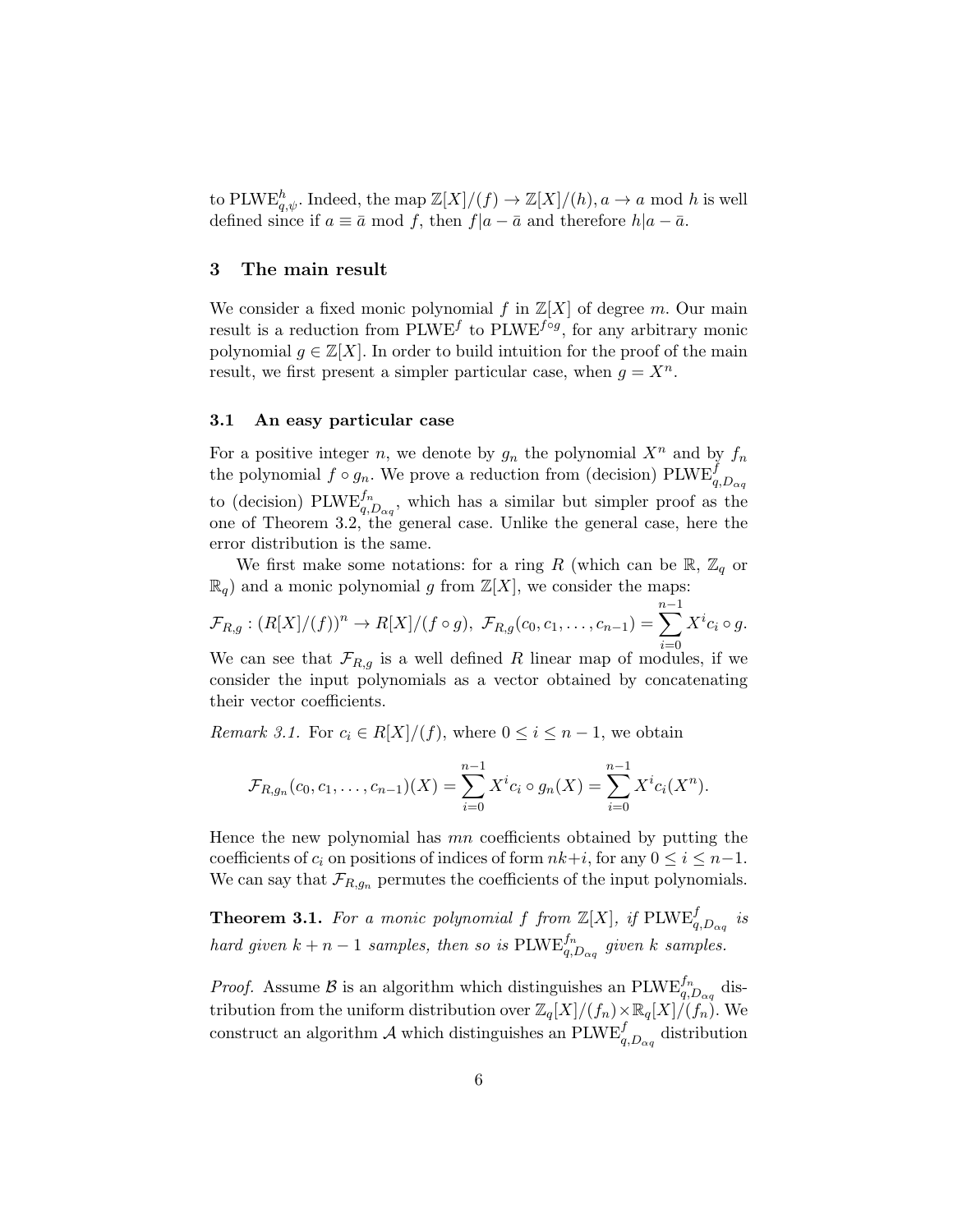from the uniform distribution over  $\mathbb{Z}_q[X]/(f) \times \mathbb{R}_q[X]/(f)$ . A uses a transformation T which maps  $U(\mathbb{Z}_q[X]/(f) \times \mathbb{R}_q[X]/(f))$  to  $U(\mathbb{Z}_q[X]/(f_n) \times$  $\mathbb{R}_q[X]/(f_n)$  and  $\text{PLWE}_{q,D_{\alpha q}}^f(s)$ , for a uniform s, to  $\text{PLWE}_{q,D_{\alpha q}}^{f_n}(\tilde{s})$ , where  $\tilde{s}$  is uniform and may depend on s. This transformation will be described below.

The distinguisher  $A$  draws  $n-1$  samples  $(a_i^*, b_i^*)$  from the unknown distribution, which may be either  $\text{PLWE}_{q,D_{\alpha q}}^f(s)$ , for  $s \leftarrow \mathbb{Z}_q[X]/(f)$ , or  $U(\mathbb{Z}_q[X]/(f)\times \mathbb{R}_q[X]/(f))$ . Then it picks  $\tilde{s}_1, \tilde{s}_2, \ldots, \tilde{s}_{n-1} \leftrightarrow U(\mathbb{Z}_q[X]/(f))$ . For any query B makes, A asks for a fresh sample  $(a_i, b_i)$  from the same distribution, where  $j \in [k]$ , applies T and gives to B the sample  $(\tilde{a}_j, \tilde{b}_j) = T(a_j, b_j)$ . When  $\beta$  ends,  $\mathcal A$  returns its output.

Assuming T satisfies the specifications stated above, the reduction indeed maps uniform samples to uniform samples and  $\text{PLWE}_{q,D_{\alpha q}}^{f}(s)$  samples for a uniform s to  $\text{PLWE}_{q,D_{\alpha q}}^{f_n}(\tilde{s})$  samples for a uniform  $\tilde{s}$  depending on s. Hence  $A$  will distinguish with the same probability as  $B$  distinguishes. We describe the map  $T$  and prove its stated properties:  $T$ :  $\mathbb{Z}_q[X]/(f) \times \mathbb{R}_q[X]/(f) \to \mathbb{Z}_q[X]/(f_n) \times \mathbb{R}_q[X]/(f_n), T(a_j, b_j) = (\tilde{a}_j, \tilde{b}_j),$ where:

$$
\tilde{a}_j = \mathcal{F}_{\mathbb{Z}_q,g_n}(a_j, a_1^*, \dots, a_{n-1}^*)
$$
\n<sup>(1)</sup>

$$
\tilde{b}_j = \mathcal{F}_{\mathbb{R}_q,g_n}(b_j, b_1^*, \dots, b_{n-1}^*) + \tilde{a}_j \cdot \sum_{i \in [n-1]} X^i \tilde{s}_i \circ g_n \tag{2}
$$

Since  $\mathcal{F}_{\mathbb{Z}_q,g_n}$  and  $\mathcal{F}_{\mathbb{R}_q,g_n}$  are well defined, so is T.

If  $\{(a_j, b_j)\}_{j \in [k]}$  and  $\{(a_i^*, b_i^*)\}_{i \in [n-1]}$  are drawn from the uniform distribution, then their coefficients are also uniform. Due to Remark 3.1,  $\tilde{a}_i$  and  $\mathcal{F}_{\mathbb{R}_q,g_n}(b_j,b_1^*,\ldots,b_{n-1}^*)$  have uniform coefficients. Hence  $\{(\tilde{a}_j,\tilde{b}_j)\}_{j\in[k]}$  are from the uniform distribution.

Now suppose that the samples above are drawn from  $\text{PLWE}_{q,D_{\alpha q}}^{f}(s)$ , where  $s$  is uniform. Then

$$
b_i^* = a_i^* \cdot s + e_i^* \in \mathbb{R}_q[X]/(f), \text{ for any } i \in [n-1]
$$
 (3)

$$
b_j = a_j \cdot s + e_j \in \mathbb{R}_q[X]/(f), \text{ for any } j \in [k]
$$
 (4)

where  $e_j, e_i^*$ 's  $\leftrightarrow D_{\alpha q}$  distribution over  $\mathbb{R}[X]/(f)$ . Notice that:

$$
b_i^* \circ g_n = a_i^* \circ g_n \cdot s \circ g_n + e_i^* \circ g_n \in \mathbb{R}_q[X]/(f_n), \text{ for any } i \in [n-1]
$$
  

$$
b_j \circ g_n = a_j \circ g_n \cdot s \circ g_n + e_j \circ g_n \in \mathbb{R}_q[X]/(f_n), \text{ for any } j \in [k]
$$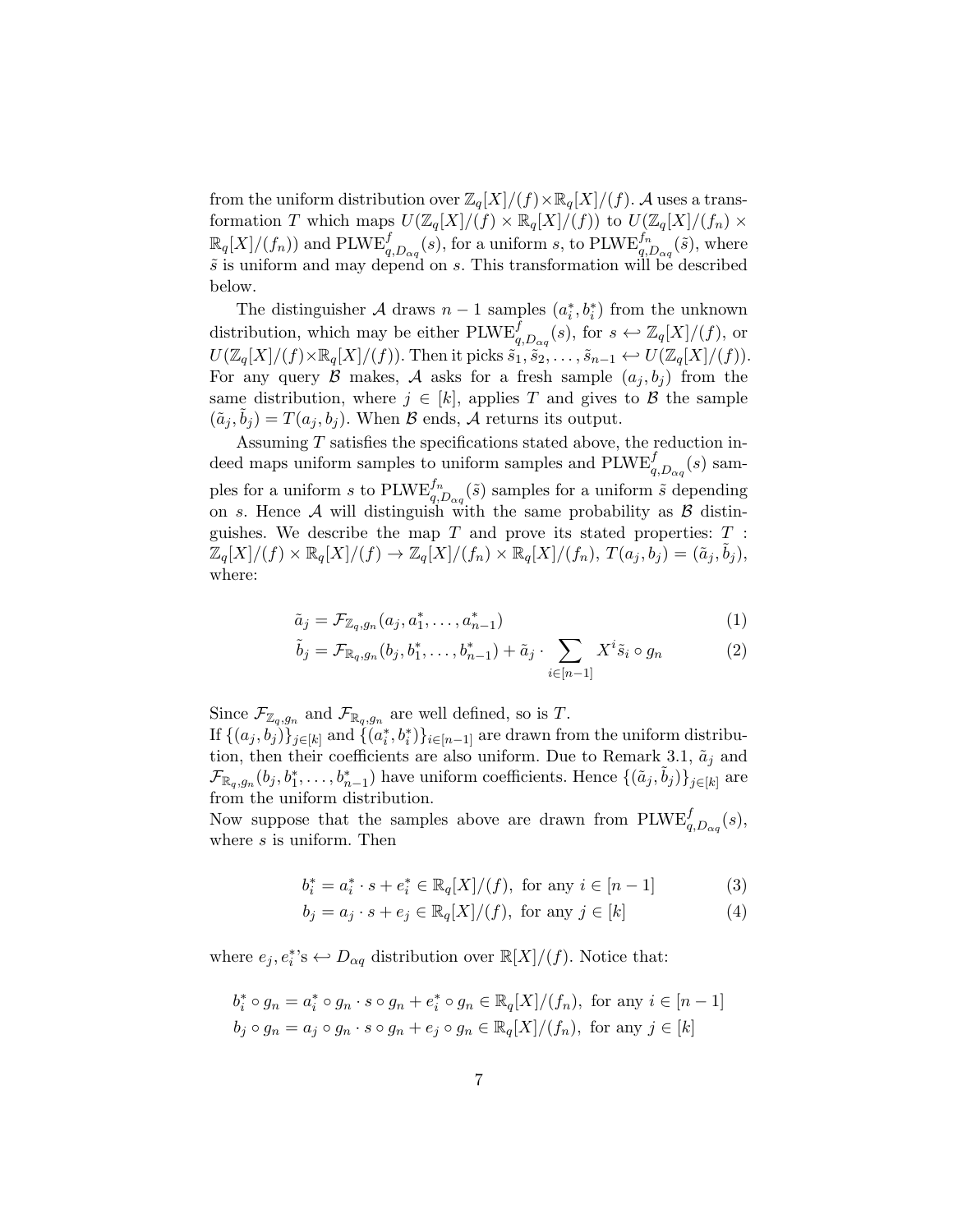Using equations  $(1)$ ,  $(3)$  and  $(4)$  we obtain from equation  $(2)$  the following:

$$
\tilde{b}_{j} = ((a_{j} \circ g_{n} \cdot s \circ g_{n} + e_{j} \circ g_{n}) + \tilde{a}_{j} \cdot \sum_{i \in [n-1]} X^{i} \tilde{s}_{i} \circ g_{n}
$$
\n
$$
+ \sum_{i \in [n-1]} X^{i} (a_{i}^{*} \circ g_{n} \cdot s \circ g_{n} + e_{i}^{*} \circ g_{n})
$$
\n
$$
= \left( a_{j} \circ g_{n} + \sum_{i \in [n-1]} X^{i} a_{i}^{*} \circ g_{n} \right) \cdot s \circ g_{n} + \left( e_{j} \circ g_{n} + \sum_{i \in [n-1]} X^{i} e_{i}^{*} \circ g_{n} \right)
$$
\n
$$
+ \tilde{a}_{j} \sum_{i=1}^{n-1} X^{i} \tilde{s}_{i} \circ g_{n} = \tilde{a}_{j} \mathcal{F}_{\mathbb{Z}_{q}, g_{n}}(s, \tilde{s}_{1}, \dots, \tilde{s}_{n-1}) + \mathcal{F}_{\mathbb{R}, g_{n}}(e_{j}, e_{1}^{*}, \dots, e_{n-1}^{*})
$$

Denote by

$$
\tilde{s} = \mathcal{F}_{\mathbb{Z}_q, g_n}(s, \tilde{s}_1, \dots, \tilde{s}_{n-1})
$$
 and  $\tilde{e}_j = \mathcal{F}_{\mathbb{R}, g_n}(e_j, e_1^*, \dots, e_{n-1}^*), j \in [k]$  (5)

We have seen already that  $\tilde{a}_j$  is uniform since  $a_j, a_i^* \leftrightarrow U(\mathbb{Z}_q[X]/(f))$ . As  $\tilde{a}_j$ , the coefficients of  $\tilde{s}$  are obtained by a permutation of the coefficients of s and  $\tilde{s}_i$ 's. Since  $s, \tilde{s}_i$ 's  $\hookleftarrow U(\mathbb{Z}_q[X](f)),$   $\tilde{s}$  is also uniform in  $\mathbb{Z}_q[X]/(f_n)$ . Similarly, the coefficients of  $\tilde{e}_j$  are obtained by a permutation of the coefficients of  $e_j$  and  $e_i^*$ 's, due to the action of  $\mathcal{F}_{\mathbb{R},g_n}$  explained in Remark 3.1. Therefore,  $\tilde{e}_j$  follows the Gaussian distribution  $D_{\alpha q}$  over  $\mathbb{R}^{mn}$ , viewed as  $\mathbb{R}[X]/(f_n)$  since  $e_j, e_i^*$ 's  $\hookleftarrow D_{\alpha q}$  over  $\mathbb{R}^m$ , viewed as  $\mathbb{R}[X]/(f)$ . Hence, using equations (5) we get:  $\tilde{b}_j = \tilde{a}_j \cdot \tilde{s} + \tilde{e}_j$  in  $\mathbb{R}_q[X]/(f_n)$ , so  $(\tilde{a}_j, \tilde{b}_j)$  is indeed a PLWE $_{q,D_{\alpha q}}^{f_n}(\tilde{s})$  sample.

Remark 3.2. We mention that the reduction also works for search variants. Indeed if one algorithm  $\mathcal B$  gets  $\tilde s$  from  $\text{PLWE}_{q,D_{\alpha q}}^{f_n}(\tilde s)$  samples, then one can construct an algorithm  $\mathcal A$  who gets s from  $\mathrm{PLWE}_{q,D_{\alpha q}}^f(s)$  samples using the same transformation as above, since it can get  $\tilde{s}$  from  $\beta$  and therefore s from equation (5), due to the action of  $\mathcal{F}_{\mathbb{Z}_q,g_n}$ .

#### 3.2 The general case

We generalize now Theorem 3.1 by considering an arbitrary monic polynomial g in  $\mathbb{Z}[X]$  instead of  $g_n$ . For this we need to understand better the maps  $\mathcal{F}_{R,q}$ .

For any monic polynomial g in  $\mathbb{Z}[X]$  of degree n and a positive integer k, we denote by  $\mathbf{T}_g$  the  $kn \times kn$  matrix having as columns the vector coefficients of the polynomials

$$
1, g, \ldots, g^{k-1}, X, Xg, \ldots, Xg^{k-1}, \ldots, X^{n-1}, X^{n-1}g, \ldots, X^{n-1}g^{k-1}.
$$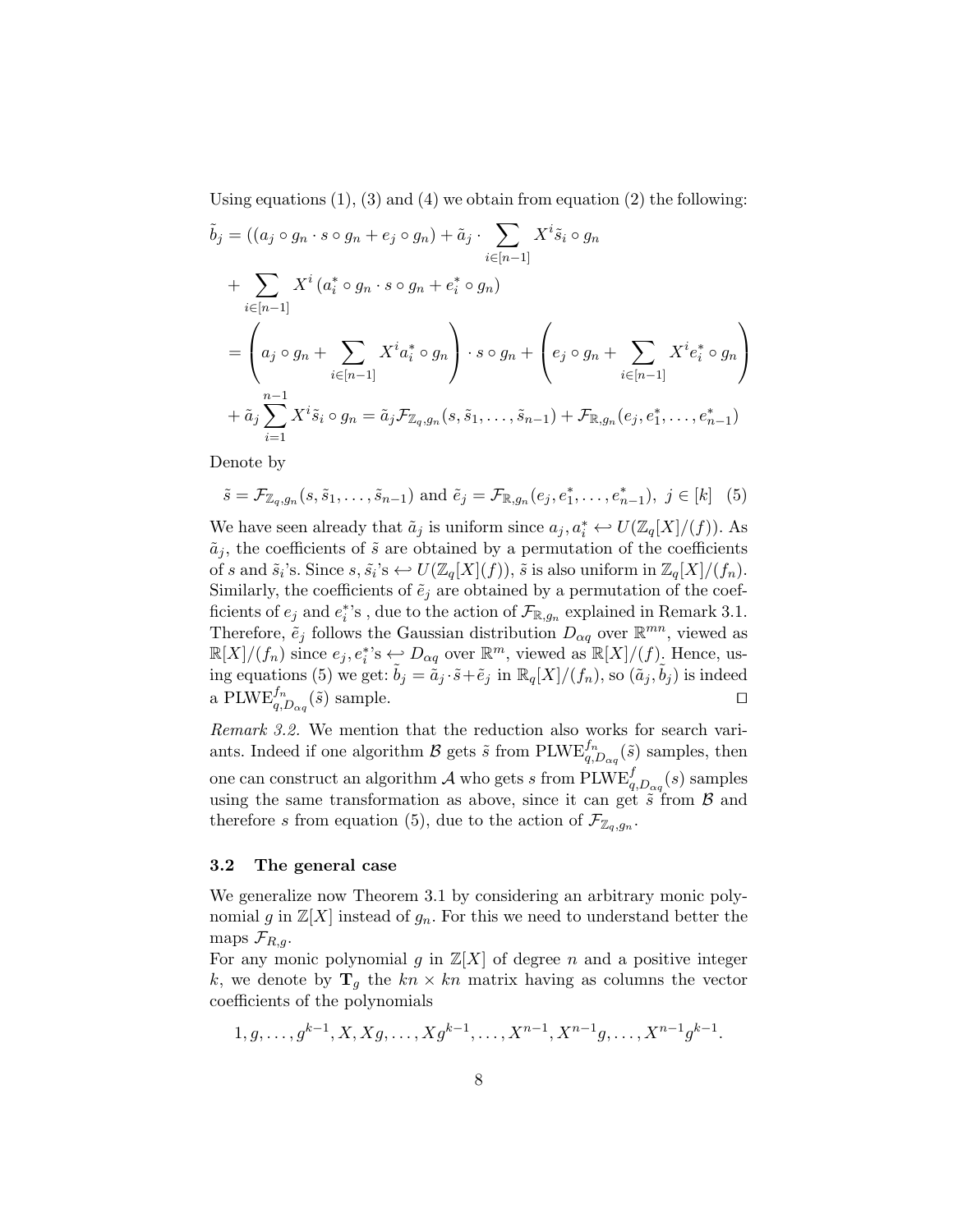If the entries are modulo q, we denote the obtained matrix by  $\mathbf{T}_{g,q}$ . From now on, we consider k as the degree of f denoted by m, so  $\mathbf{T}_g$  is an  $mn \times mn$  matrix. For our main result we use the following lemmas:

**Lemma 3.1.** The maps  $\mathcal{F}_{\mathbb{Z}_q,g}$  and  $\mathcal{F}_{\mathbb{R}_q,g}$  are both defined by the matrix  $\mathbf{T}_{g,q}$  and the map  $\mathcal{F}_{\mathbb{R},g}$  is defined by the matrix  $\mathbf{T}_g$ .

*Proof.* We only prove for the map  $\mathcal{F}_{\mathbb{Z}_q,g}$ , since for the other maps the proof is similar. The  $\mathbb{Z}_q$  vector spaces,  $(\mathbb{Z}_q[X]/(f))^n$  and  $\mathbb{Z}_q[X]/(f \circ g)$ , have both dimension  $mn$ , since  $f$  and  $g$  are monic polynomials of degrees  $m$ and n, respectively. The columns of the matrix defining  $\mathcal{F}_{\mathbb{Z}_q,g}$  are given by the evaluations of this map at the vectors from the canonical basis  ${e_i}_{0\leq i\leq mn-1}$ , where  $e_i = (0,0,\ldots,1,\ldots,0)$  and its nonzero coordinate is the *i*th coordinate and equal to 1. Equivalently, if  $i = mk + r$ , for  $0 \leq$  $k \leq n-1$  and  $0 \leq r \leq m-1$ , evaluating at  $\mathbf{e}_i$  is the same as evaluating at the polynomials  $(c_0, c_1, \ldots, c_{n-1}) = (0, 0, \ldots, X^r, \ldots, 0)$ , where  $c_k = X^r$ and  $c_j = 0$ , for  $j \neq k$ . So  $\mathcal{F}_{\mathbb{Z}_q,g}(0,0,\ldots,X^r,\ldots,0) = X^k c_k \circ g = X^k g^r$ . Then the  $(mk + r)$ th column of the matrix we look for is the coefficient vector of the polynomial  $X^k g^r$  mod q, hence the  $(mk + r)$ th column of  $\mathbf{T}_{g,q}.$ 

**Lemma 3.2.** The matrix  $\mathbf{T}_{q,q}$  is invertible.

*Proof.* Suppose there exist  $A_{k,r} \in \mathbb{Z}_q$ , where  $0 \leq k \leq n-1$  and  $0 \leq r \leq$  $m-1$ , such that

$$
0 = \sum_{r=0}^{m-1} \sum_{k=0}^{n-1} A_{k,r} X^k g^r = \sum_{r=0}^{m-1} \left( \sum_{k=0}^{n-1} A_{k,r} X^k \right) g^r
$$

Since g is a monic polynomial of degree  $n, g \mod q$  is still a polynomial of degree  $n$ , in particular a nonzero polynomial. So we can use divisibility by g mod q and get that  $g|A_{0,0} + A_{1,0}X + \ldots + A_{n-1,0}X^{n-1}$ . It follows that  $A_{i,0} = 0$ , for any *i*. Dividing by *g*, we get that

$$
0 = \sum_{r=1}^{m-1} \left( \sum_{k=0}^{n-1} A_{k,r} X^k \right) g^{r-1}.
$$

Inductively, we get all  $A_{k,r}$ 's are 0. Therefore the polynomials  $1, g, \ldots, g^{m-1}$ ,  $X, Xg, \ldots, Xg^{m-1}, \ldots, X^{n-1}, X^{n-1}g, \ldots, X^{n-1}g^{m-1}$  are linearly independent over  $\mathbb{Z}_q$ , so the matrix  $\mathbf{T}_{g,q}$  is invertible.

Remark 3.3. This result also holds if we consider that the leading coefficient of the polynomial  $g$  is coprime with  $q$ .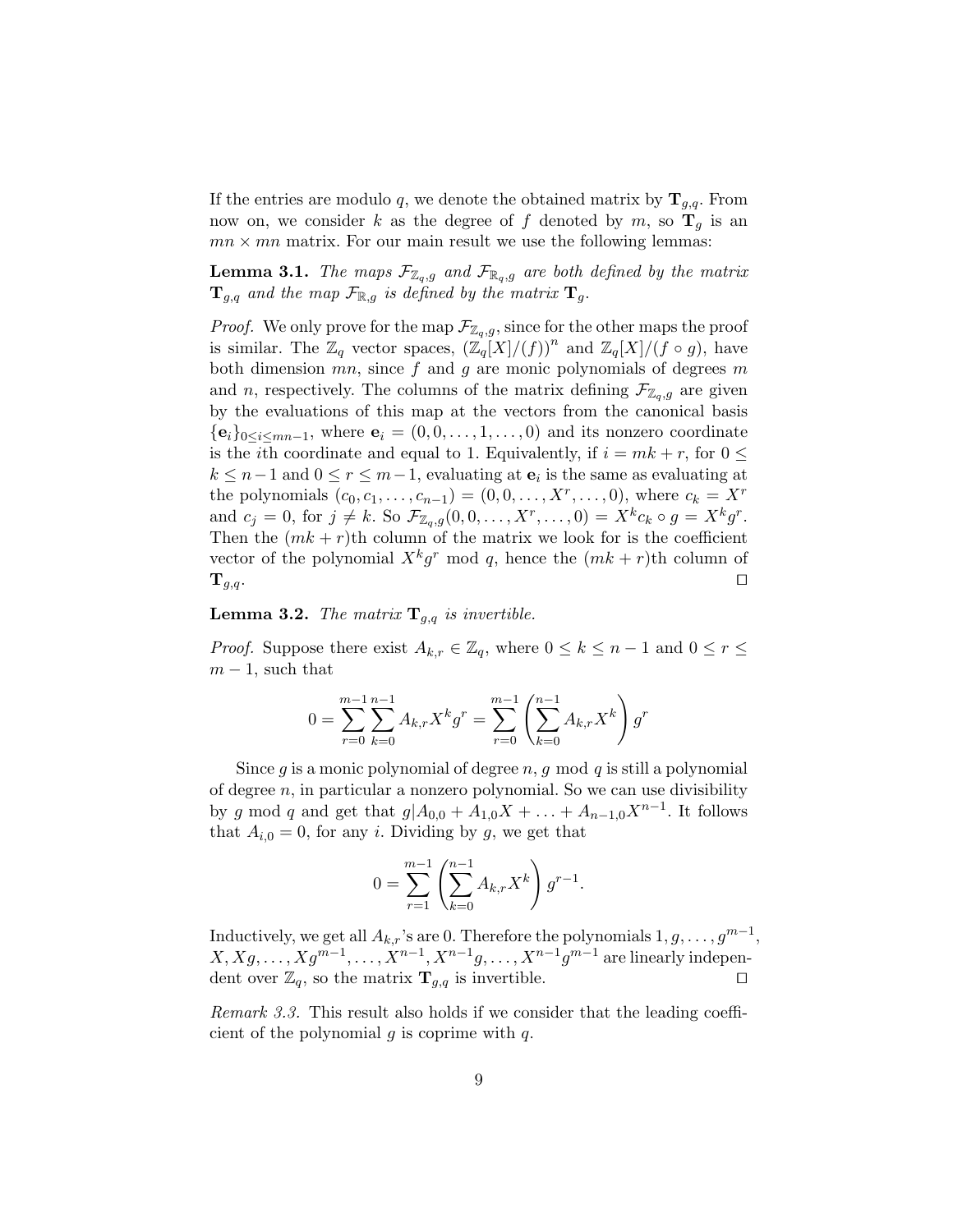Using these lemmas, we prove our main result in decision variant.

**Theorem 3.2.** If f and g are monic polynomials in  $\mathbb{Z}[X]$  of degrees m and n, respectively, and  $\text{PLWE}_{q,D_{\alpha q}}^f$  is hard given  $k+n-1$  samples, then so is  $\text{PLWE}_{q,D_{\alpha q}\sqrt{\text{T}_g\text{T}_g^t}}^{f \circ g}$ given k samples.

*Proof.* Suppose  $\mathcal{B}$  is an algorithm which distinguishes an PLWE<sub>q,D</sub><sub> $\alpha_q \sqrt{\mathbf{r}_g \mathbf{r}_g^t}$ </sub>

distribution from the uniform distribution over  $\mathbb{Z}_q[X]/(f \circ g) \times \mathbb{R}_q[X]/(f \circ g)$ g). We construct an algorithm  $\mathcal A$  which distinguishes an PLWE $_{q,D_{\alpha q}}^f$ distribution from the uniform distribution over  $\mathbb{Z}_q[X]/(f) \times \mathbb{R}_q[X]/(f)$ . A uses a transformation T which maps  $U(\mathbb{Z}_q[X]/(f) \times \mathbb{R}_q[X]/(f))$  to  $U(\mathbb{Z}_q[X]/(f \circ g) \times \mathbb{R}_q[X]/(f \circ g))$  and  $\text{PLWE}_{q,D_{\alpha q}}^f(s)$ , for a uniform s, to  $\text{PLWE}_{q,D_{\alpha q}\sqrt{\mathtt{T}_g\mathtt{T}_g^t}}^{f \circ g}$  $(\tilde{s})$ , where  $\tilde{s}$  is also uniform and may depend on s. This mapping will be described below.

The distinguisher  $A$  draws  $n-1$  samples  $(a_i^*, b_i^*)$  from the unknown distribution, which may be either  $\text{PLWE}_{q,D_{\alpha q}}^f(s)$ , for  $s \leftrightarrow \mathbb{Z}_q[X]/(f)$ , or  $U(\mathbb{Z}_q[X]/(f) \times \mathbb{R}_q[X]/(f)$ . Then it picks  $\tilde{s}_1, \tilde{s}_2, \ldots, \tilde{s}_{n-1} \leftrightarrow U(\mathbb{Z}_q[X]/(f))$ . Now for any query  $\beta$  makes,  $\mathcal A$  asks for a fresh sample  $(a_j, b_j)$  from the same distribution, where  $j \in [k]$ , applies T and gives to B the sample  $(\tilde{a}_j, \tilde{b}_j) = T(a_j, b_j)$ . When  $\tilde{\mathcal{B}}$  ends,  $\tilde{\mathcal{A}}$  returns its output.

Assuming T satisfies the properties stated above, the reduction maps uniform samples to uniform samples and  $\text{PLWE}_{q,D_{\alpha q}}^{f}(s)$  samples, for a uniform  $s$ , to  $\mathrm{PLWE}_{q,D_{\alpha q}\sqrt{\mathtt{T}_g\mathtt{T}_g^t}}^{f \circ g}$  $(\tilde{s})$  samples, for a uniform  $\tilde{s}$  depending on s. So  $A$  will distinguish with the same probability as  $B$  does. We define T as follows:  $T : \mathbb{Z}_q[X]/(f) \times \mathbb{R}_q[X]/(f) \to \mathbb{Z}_q[X]/(f \circ g) \times \mathbb{R}_q[X]/(f \circ g)$ ,  $T(a_j, b_j) = (\tilde{a}_j, \tilde{b}_j)$ , where

$$
\tilde{a}_j = \mathcal{F}_{\mathbb{Z}_q,g}(a_j, a_1^*, \dots, a_{n-1}^*)
$$
\n
$$
(6)
$$

$$
\tilde{b}_{j} = \mathcal{F}_{\mathbb{R}_{q},g}(b_{j}, b_{1}^{*}, \dots, b_{n-1}^{*}) + \tilde{a}_{j} \sum_{i \in [n-1]} X^{i} \tilde{s}_{i} \circ g \tag{7}
$$

Since  $\mathcal{F}_{\mathbb{Z}_q,g}$  and  $\mathcal{F}_{\mathbb{R}_q,g}$  are well defined, so is T.

We show that T indeed maps  $U(\mathbb{Z}_q[X]/(f) \times \mathbb{R}_q[X]/(f))$  to  $U(\mathbb{Z}_q[X]/(f \circ \mathbb{Z}_q[X])$  $g) \times \mathbb{R}_q[X]/(f \circ g)$  and  $\text{PLWE}_{q,D_{\alpha q}}^f(s)$  to  $\text{PLWE}_{q,D_{\alpha q}}^{f \circ g} \sqrt{\text{Tr}_g \text{T}_g^t}$  $(\tilde{s})$ .

Suppose that  $\{(a_j, b_j)\}_{j \in [k]}$  and  $\{(a_i^*, b_i^*)\}_{i \in [n-1]}$  are drawn from the uniform distribution. By Lemma 3.2, the matrix  $\mathbf{T}_{g,q}$  is invertible, hence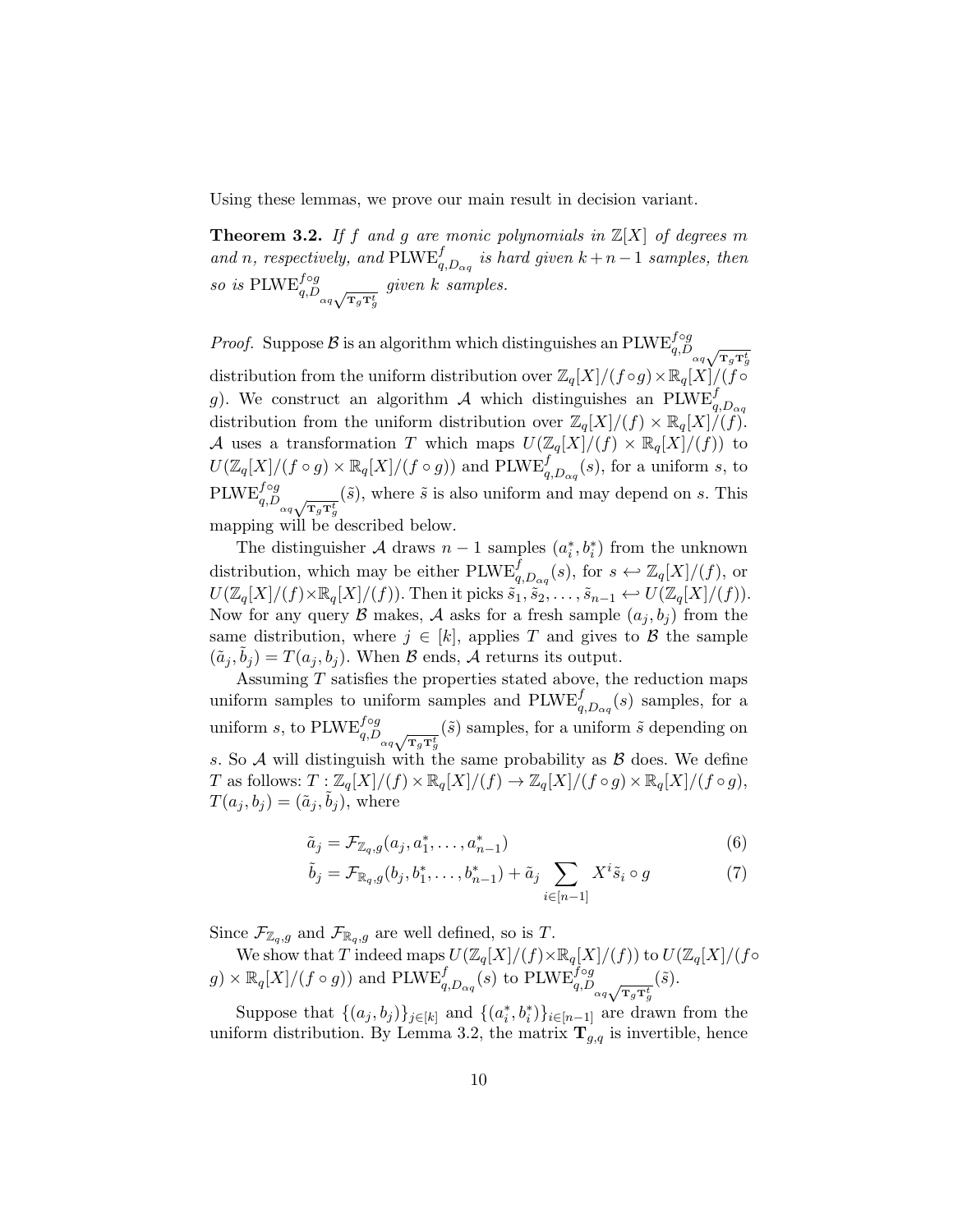by Lemma 3.1  $\mathcal{F}_{\mathbb{Z}_q,g}$  and  $\mathcal{F}_{\mathbb{R}_q,g}$  send uniform distribution to uniform distribution. So  $(\tilde{a}_j, \tilde{b}_j)$  is also uniform.

Now suppose that the samples above are drawn from  $\text{PLWE}_{q, D_{\alpha q}}^{f}(s)$ , where  $s \leftrightarrow U(\mathbb{Z}_q[X]/(f))$ . Then

$$
b_i^* = a_i^* \cdot s + e_i^* \in \mathbb{R}_q[X]/(f), \text{ for any } i \in [n-1]
$$
 (8)

$$
b_j = a_j \cdot s + e_j \in \mathbb{R}_q[X]/(f), \text{ for any } j \in [k]
$$
 (9)

where  $e_j, e_i^*$ 's  $\leftrightarrow D_{\alpha q}$  over  $\mathbb{R}[X]/(f)$ . Notice that:

$$
b_i^* \circ g = a_i^* \circ g \cdot s \circ g + e_i^* \circ g \in \mathbb{R}_q[X]/(f \circ g), \text{ for any } i \in [n-1]
$$
  

$$
b_j \circ g = a_j \circ g \cdot s \circ g + e_j \circ g \in \mathbb{R}_q[X]/(f \circ g), \text{ for any } j \in [k]
$$

Hence from equation (7) we obtain:

$$
\tilde{b}_{j} = b_{j} \circ g + \sum_{i \in [n-1]} X^{i} b_{i}^{*} \circ g + \tilde{a}_{j} \sum_{i \in [n-1]} X^{i} \tilde{s}_{i} \circ g = ((a_{j} \cdot s) \circ g + e_{j} \circ g)
$$
\n
$$
+ \sum_{i \in [n-1]} X^{i} (a_{i}^{*} \circ g \cdot s \circ g + e_{i}^{*} \circ g) + \tilde{a}_{j} \sum_{i \in [n-1]} X^{i} \tilde{s}_{i} \circ g
$$
\n
$$
= \left( a_{j} \circ g + \sum_{i \in [n-1]} X^{i} a_{i}^{*} \circ g \right) \cdot s \circ g + \left( e_{j} \circ g + \sum_{i \in [n-1]} X^{i} e_{i}^{*} \circ g \right)
$$
\n
$$
+ \tilde{a}_{j} \sum_{i \in [n-1]} X^{i} \tilde{s}_{i} \circ g = \tilde{a}_{j} \mathcal{F}_{\mathbb{Z}_{q}, g}(s, \tilde{s}_{1}, \dots, \tilde{s}_{n-1}) + \mathcal{F}_{\mathbb{R}, g}(e_{j}, e_{1}^{*}, \dots, e_{n-1}^{*})
$$

where for the second equality we used equations (8) and (9) and for the fourth one the equation (6). Denote by

$$
\tilde{s} = \mathcal{F}_{\mathbb{Z}_q,g}(s, \tilde{s}_1, \tilde{s}_2, \dots, \tilde{s}_{n-1})
$$
 and  $\tilde{e}_j = \mathcal{F}_{\mathbb{R},g}(e_j, e_1^*, \dots, e_{n-1}^*)$  (10)

Notice that  $\tilde{a}_j$ ,  $\tilde{s} \leftrightarrow U(\mathbb{Z}_q[X]/(f \circ g))$  since  $a_j, a_i^*$ 's,  $s, \tilde{s}_i$ 's  $\leftrightarrow U(\mathbb{Z}_q[X]/(f)),$ by the action of  $\mathcal{F}_{\mathbb{Z}_q,g}$ , described in Lemma 3.1 and Lemma 3.2. Also,  $e_j, e_i^*$ 's  $\leftrightarrow D_{\alpha q}$  over  $\mathbb{R}^m$ , so the concatenation  $\bar{e}$  of the vector coefficients of these polynomials has mn independent coordinates which follow the Gaussian distribution  $D_{\alpha q}$  over R. Hence  $\bar{\mathbf{e}} \leftrightarrow D_{\alpha q}$  over R<sup>mn</sup>. Therefore, by Lemma 3.1  $\tilde{e}_j = \mathcal{F}_{\mathbb{R},g}(\bar{e}) = \mathbf{T}_g \bar{e} \leftrightarrow D_{\alpha q \sqrt{\mathbf{T}_g \mathbf{T}_g^t}}$  over  $\mathbb{R}^{mn}$ . Hence, using equation (10) we get  $\tilde{b}_j = \tilde{a}_j \cdot \tilde{s} + \tilde{e}_j$  in  $\mathbb{R}_q[X]/(f \circ g)$ . Therefore we obtain that  $(\tilde{a}_j, \tilde{b}_j)$  is indeed a PLWE<sup>fog</sup><sub>a, $D_{\alpha q \sqrt{\mathbf{T}_g \mathbf{T}_g^t}}$ </sub>  $(\tilde{s})$  sample.  $\square$ 

Remark 3.4. As in Remark 3.3, this result also holds when considering g, not a monic polynomial, but a polynomial with its leading coefficient coprime with q.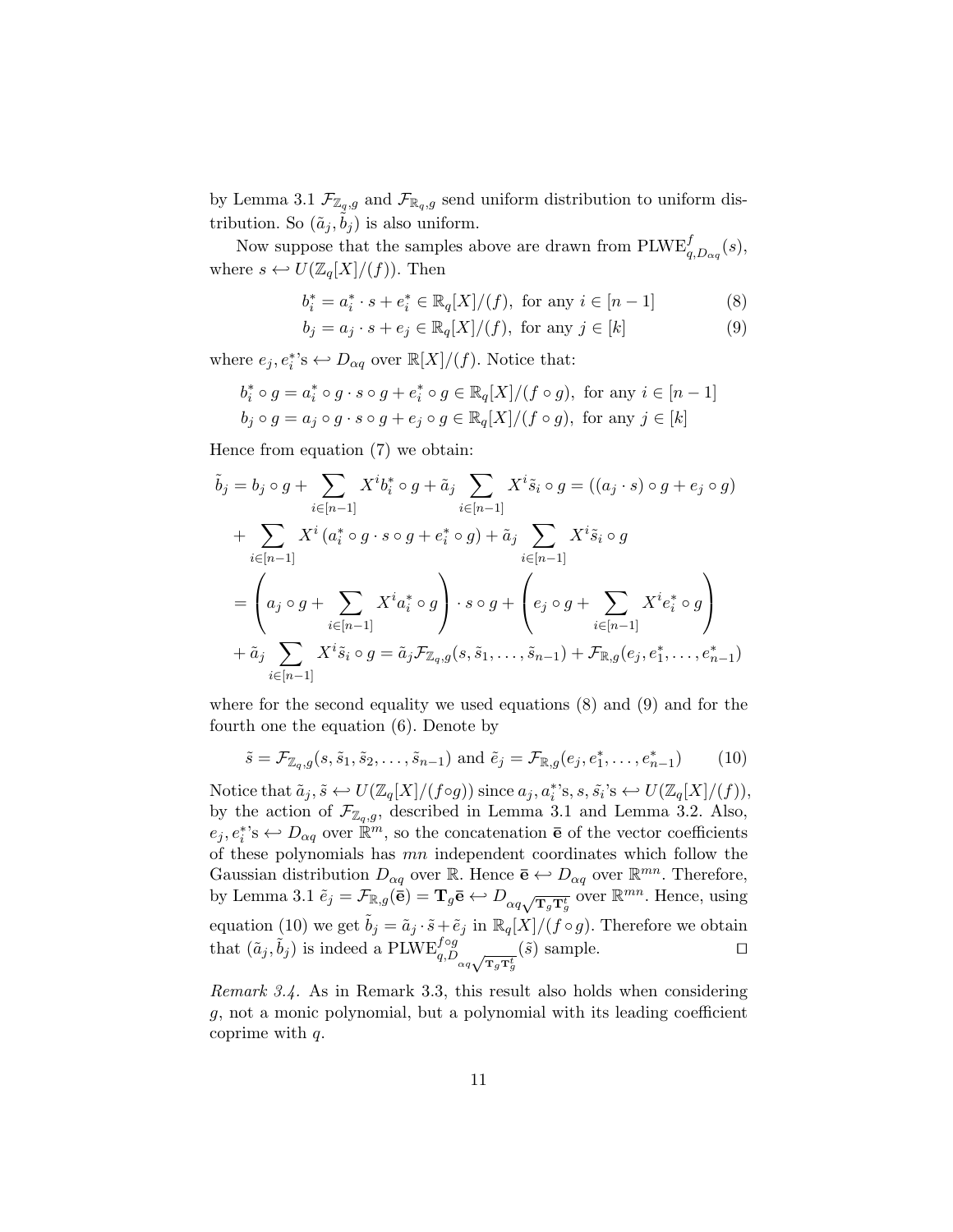*Remark 3.5.* Since the coefficients of  $\tilde{e}_i$  from Theorem 3.1 are obtained from a permutation of coefficients of  $e_j, e_1^*, \ldots, e_{n-1}^*$  as in equation (5), notice that the matrix  $\mathbf{T}_{g_n}$  is a permutation matrix. Hence  $\mathbf{T}_{g_n} \mathbf{T}_{g_n}^t = \mathbf{I}_{mn}$ , so the error distribution of both problems from Theorem 3.1 is the same.

Remark 3.6. We mention that the reduction also works for search variants. Indeed if one algorithm  $\mathcal{B}$  gets  $\tilde{s}$  from  $\text{PLWE}_{q,D}^{f \circ g}$ <sub> $\alpha_q \sqrt{\mathbf{r}_g \mathbf{r}_g^t}$ </sub>  $(\tilde{s})$  samples,

then one can construct an algorithm  $\mathcal A$  who gets s from  $\text{PLWE}_{q,D_{\alpha q}}^f(s)$ samples using the same transformation as above, since it can get  $\tilde{s}$  from  $\beta$ and therefore s, with the help of equation (10) and of the fact that  $\mathcal{F}_{\mathbb{Z}_q,g}$ is an isomorphism of  $\mathbb{Z}_q$  vector spaces.

# 4 Impact

Since the cyclotomic polynomials are well studied and used especially in designing cryptographic primitives, we are concerned about the impact of our result regarding the PLWE problems for cyclotomic polynomials.

Using Proposition 2.1 and Theorem 3.1, one can get the following corollaries:

**Corollary 4.1.** For a positive integer n, if  $\text{PLWE}_{q,D_{\alpha q}}^{\phi \text{ rad}(n)}$  is hard given  $k + \frac{n}{\text{rad}(n)} - 1$  samples, then so is  $\text{PLWE}_{q, D_{\alpha q}}^{\phi_n}$  given k samples.

**Corollary 4.2.** For a prime p and a power of p, n, if  $\text{PLWE}_{q,D_{\alpha q}}^{\phi_p}$  is hard given  $k + \frac{n}{p} - 1$  samples, then so is  $\text{PLWE}_{q, D_{\alpha q}}^{\phi_n}$  given k samples.

By Theorem 3.2 we obtain the following corollaries which give an answer to what we were looking for, namely finding a polynomial for which its corresponding PLWE problem is at least as hard as many other PLWE problems. More exactly, in the first corollary we get that the  $\text{PLWE}^{\phi_n}$ problem is harder than the  $\text{PLWE}^f$  problem, for a minimal polynomial f of an algebraic integer with specific properties in the cyclotomic field  $\mathbb{Q}(\zeta_n)$ . The second corollary generalizes the first one by showing that in the case of power-of-2 cyclotomic polynomials, the PLWE $^{\phi_n}$  problem is harder than the PLWE<sup>f</sup> problem for all the minimal polynomials f of algebraic integers in  $\mathbb{Q}(\zeta_n)$  with weaker conditions than those from the previous corollary.

Corollary 4.3. Let  $\beta$  be an algebraic integer in the nth cyclotomic field  $\mathbb{Q}(\zeta_n)$ , whose minimal polynomial over  $\mathbb{Q}$  is  $f_\beta \in \mathbb{Z}[X]$  of degree m. Suppose that  $\beta = g_{\beta}(\zeta_n)$ , for some  $g_{\beta} \in \mathbb{Z}[X]$  of degree r, and  $\phi_n = f_{\beta} \circ g_{\beta}$ .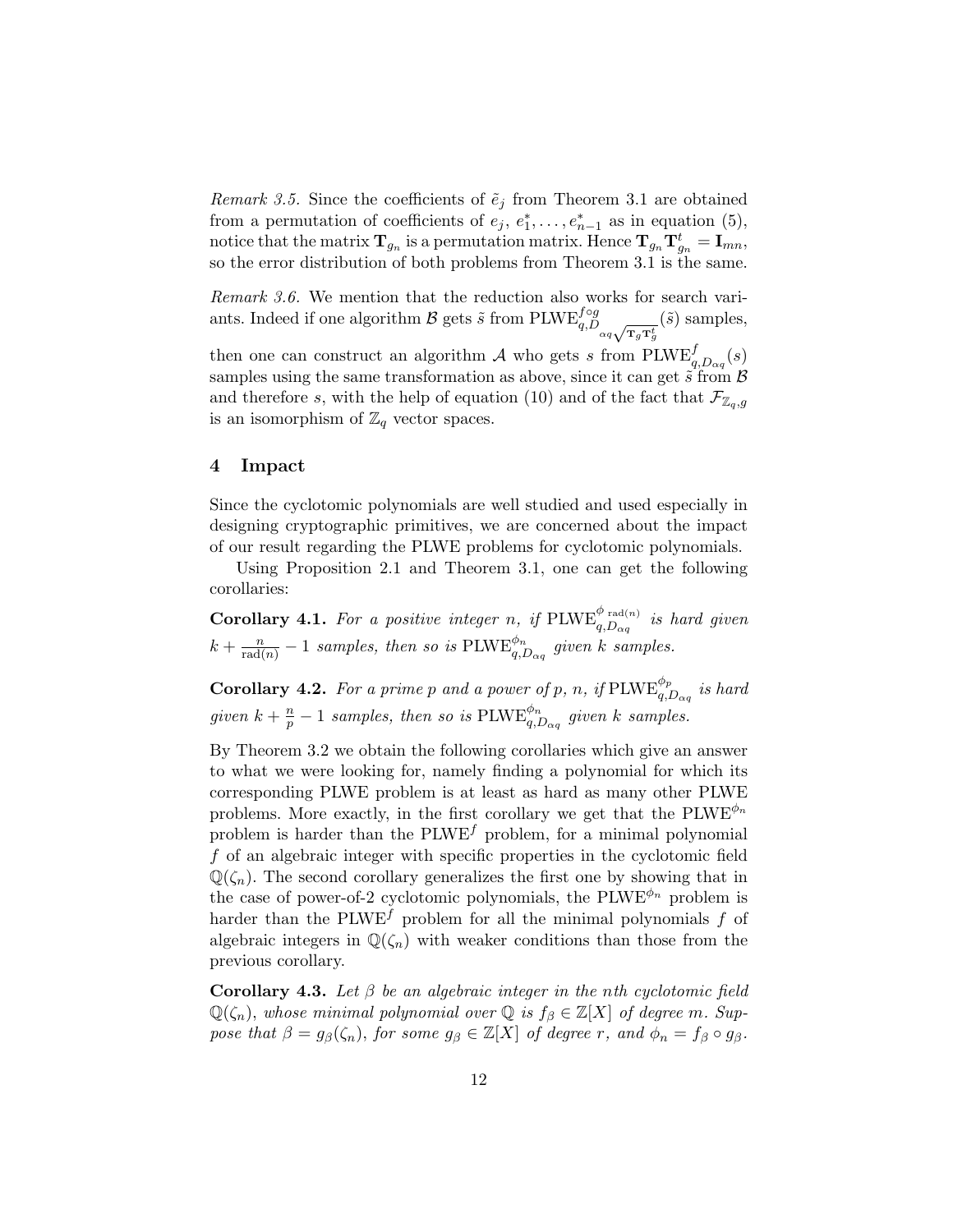Then if PLWE $_{q,D_{\alpha q}}^{f_{\beta}}$  is hard given k+r-1 samples, then PLWE $_{q,D_{\alpha q}}^{{\phi_n}}$  $_{\sqrt{\mathbf{T}_{g_{\beta}}\mathbf{T}_{g_{\beta}}^{t_{\beta}}}}$ is hard given k samples, where  $\mathbf{T}_{g_{\beta}}$  is considered as an  $mr \times mr$  matrix.

Since  $\beta$  is an algebraic integer from  $\mathbb{Q}(\zeta_n)$ , it belongs to  $\mathbb{Z}[\zeta_n]$ , so indeed it exists a polynomial  $g_{\beta} \in \mathbb{Z}[X]$  of degree r less than  $\varphi(n)$  such that  $\beta = g_{\beta}(\zeta_n)$ .

We show now that indeed there exist algebraic integers  $\beta$  with the property that  $f_\beta \circ g_\beta = \phi_n$ : suppose  $n = 2^t$ . Then  $\phi_n(X) = X^{2^{t-1}} + 1$ . Consider  $\beta = \zeta_n^{2^k} = \zeta_{2^{t-k}}$ , for  $0 \le k \le t$ . Then  $f_\beta = \phi_{2^{t-k}}$  and  $g_\beta = X^{2^k}$ . It is easy to see that  $\phi_{2^t}(X) = \phi_{2^{t-k}}(X^{2^k})$ , hence  $\phi_n = f_\beta \circ g_\beta$ .

Notice that for  $\beta = \zeta_n^{2^k}$ , its corresponding  $\mathbf{T}_{g_\beta}$  is an  $mr \times mr$  matrix where  $m = 2^{t-k-1}$  and  $r = 2^k$ . This matrix has as columns the coefficient vectors of the polynomials

$$
1, X^{2^k}, \ldots, X^{2^{t-1}-2^k}, X, X^{1+2^k}, \ldots, X^{2^{t-1}-2^k+1}, \ldots, X^{2^{k-1}}, \ldots, X^{2^{t-1}-1}.
$$

Hence, the matrix  $\mathbf{T}_{g_{\beta}}$  has as column vectors unit vectors. Therefore its Frobenius norm is  $\|\mathbf{T}_{g_\beta}\|_F = \sqrt{mr} = 2^{(t-1)/2}$ .

We prove now that for a power-of-2 cyclotomic polynomial  $\phi_n$ , PLWE $^{\phi_n}$ is at least as hard as  $\text{PLWE}^f$  for minimal polynomials f of algebraic integers in the *n*th cyclotomic field  $\mathbb{Q}(\zeta_n)$  with weaker conditions as in Corollary 4.3. Notice that the polynomial  $g_\beta$  from the same corollary must be monic since  $\phi_n = f_\beta \circ g_\beta$  and  $\phi_n$  and  $f_\beta$  are monic polynomials.

From now on, we consider  $\phi_n$  as a power-of-2 cyclotomic polynomial, which is of the form  $\phi_n(X) = X^{2^{t-1}} + 1$ , for  $n = 2^t$ . Before proving the result stated previously, we make use of the following notations and lemmas.

For a positive integer d greater than  $2^{t-1}$ , we consider the matrix  $\mathbf{A} \in \mathbb{Z}^{2^{t-1} \times d}$ , where for any  $1 \leq i \leq 2^{t-1}$  and  $1 \leq j \leq d$ , the entry  $\mathbf{A}_{i,j}$  is  $(-1)^k$ , if  $j = 2^{t-1}k + i$ , for  $0 \le k \le \lfloor \frac{d}{2^{t-1}} \rfloor$ , and 0 else. For instance, if d is equal to  $2^{t-1}$ , the matrix **A** is just the  $2^{t-1} \times 2^{t-1}$  identity matrix  $\mathbf{I}_{2^{t-1}}$ . If d is a multiple of  $2^{t-1}$ , then **A** is of the form  $(\mathbf{I}_{2^{t-1}} - \mathbf{I}_{2^{t-1}} \dots (-1)^{c} \mathbf{I}_{2^{t-1}})$ , where  $c = \frac{d}{2^{t-1}}$  $\frac{d}{2^{t-1}}-1$ . Notice that since its columns are all unit vectors, it follows that  $\|\mathbf{A}\|_F = \sqrt{d}$ .

For a polynomial  $f \in \mathbb{Z}[X]$  of degree d such that  $\phi_n$  divides f and a ring R being either  $\mathbb{Z}_q$ ,  $\mathbb{R}_q$  or  $\mathbb{R}$ , we consider the maps:

$$
T_{R,f}:R[X]/(f) \to R[X]/(\phi_n), T_f(g) = g \text{ mod } \phi_n.
$$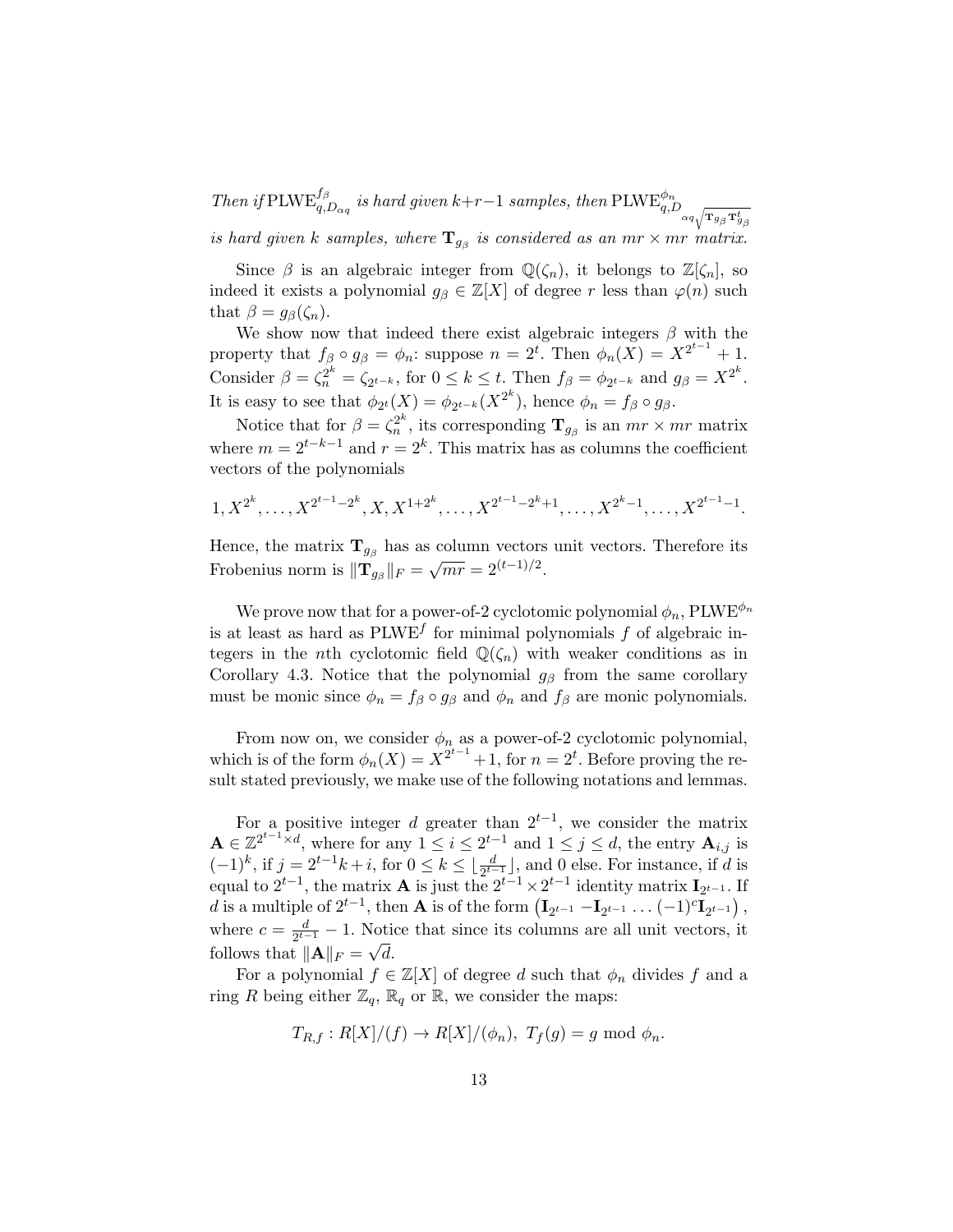Firstly, notice that this map is well defined. Indeed, since if  $a \equiv \bar{a} \mod f$ , then  $f|a - \bar{a}$ , and therefore  $\phi_n|a - \bar{a}$ . Secondly, if we consider the input polynomial as its coefficient vector,  $T_{R,f}$  is an R linear map. Moreover, the following lemma tells us how it acts:

**Lemma 4.1.**  $T_{R,f}$  is an R linear map defined by the  $2^{t-1} \times d$  matrix  $\mathbf{A},$ where  $d$  is the degree of  $f$ .

*Proof.* Consider  $d-1=2^{t-1}\cdot c+r$ , where  $0\leq r\leq 2^{t-1}-1$ . Notice that  $X^{2^{t-1}} \equiv -1 \mod \phi_n$ . Hence,  $X^{2^{t-1}k+i} \equiv \left(X^{2^{t-1}}\right)^k X^i \equiv (-1)^k X^i \mod \phi_n$ . So  $T_{R,f}(X^{2^{t-1}k+i}) = (-1)^k X^i$ . Using the linearity of  $T_{R,f}$ , we obtain for a polynomial e in  $R[X]/(f)$  the following:

$$
T_{R,f}(e) = \sum_{i=0}^{r} \sum_{k=0}^{c} T_{R,f}(e_{2^{t-1}k+i} X^{2^{t-1}k+i}) + \sum_{i=r+1}^{2^{t-1}-1} \sum_{k=0}^{c-1} T_{R,f}(e_{2^{t-1}k+i} X^{2^{t-1}k+i})
$$
  
= 
$$
\sum_{i=0}^{r} \sum_{k=0}^{c} (-1)^{k} e_{2^{t-1}k+i} X^{i} + \sum_{i=r+1}^{2^{t-1}} \sum_{k=0}^{c-1} (-1)^{k} e_{2^{t-1}k+i} X^{i}
$$

Therefore the *i*th coefficient of  $T_{R,f}(e)$  is  $\sum_{k=1}^{c}$  $_{k=0}$  $(-1)^k e_{2^{t-1}k+i}$ , if  $0 \le i \le r$ ,

and  $\sum_{i=1}^{c-1}$  $_{k=0}$  $(-1)^{k}e_{2^{t-1}k+i}$ , if  $r+1 \leq i \leq 2^{t-1}-1$ . We can easily notice that

the coefficient vector of  $T_{R,f}$  coincides with the vector  $\mathbf{A}\mathbf{e}$ , where **e** is the coefficient vector of the polynomial  $e$ .

By Remark 2.1 we obtain that  $\text{PLWE}^{\phi_n}$  is at least as hard as  $\text{PLWE}^f$  for any multiple f of  $\phi_n$ . In the next proposition we explore in more detail this reduction in decision variant. This result will be useful in proving our stated corollary.

**Proposition 4.1.** For a polynomial  $f \in \mathbb{Z}[X]$  of degree d such that  $\phi_n$ divides f, if  $\text{PLWE}_{q,D,\sqrt{\Sigma}}^f$  is hard given k samples, then  $\text{PLWE}_{q,D,\sqrt{\mathbf{AZA}^t}}^{\phi_n}$ is hard given k samples.

*Proof.* Consider  $\beta$  an algorithm which distinguishes an PLWE<sup> $\phi_n$ </sup><sub>q,D</sup> $\sqrt{\mathbf{A\Sigma A}^t}$ </sub> distribution from the uniform distribution over  $\mathbb{Z}_q[X]/(\phi_n) \times \mathbb{R}_q[X]/(\phi_n)$ . We construct an algorithm  $\mathcal A$  which distinguishes an PLWE $_{q,D_{\sqrt{\Sigma}}}^f$  distribution from the uniform distribution over  $\mathbb{Z}_q[X]/(f)\times\mathbb{R}_q[X]/(f).$  A uses a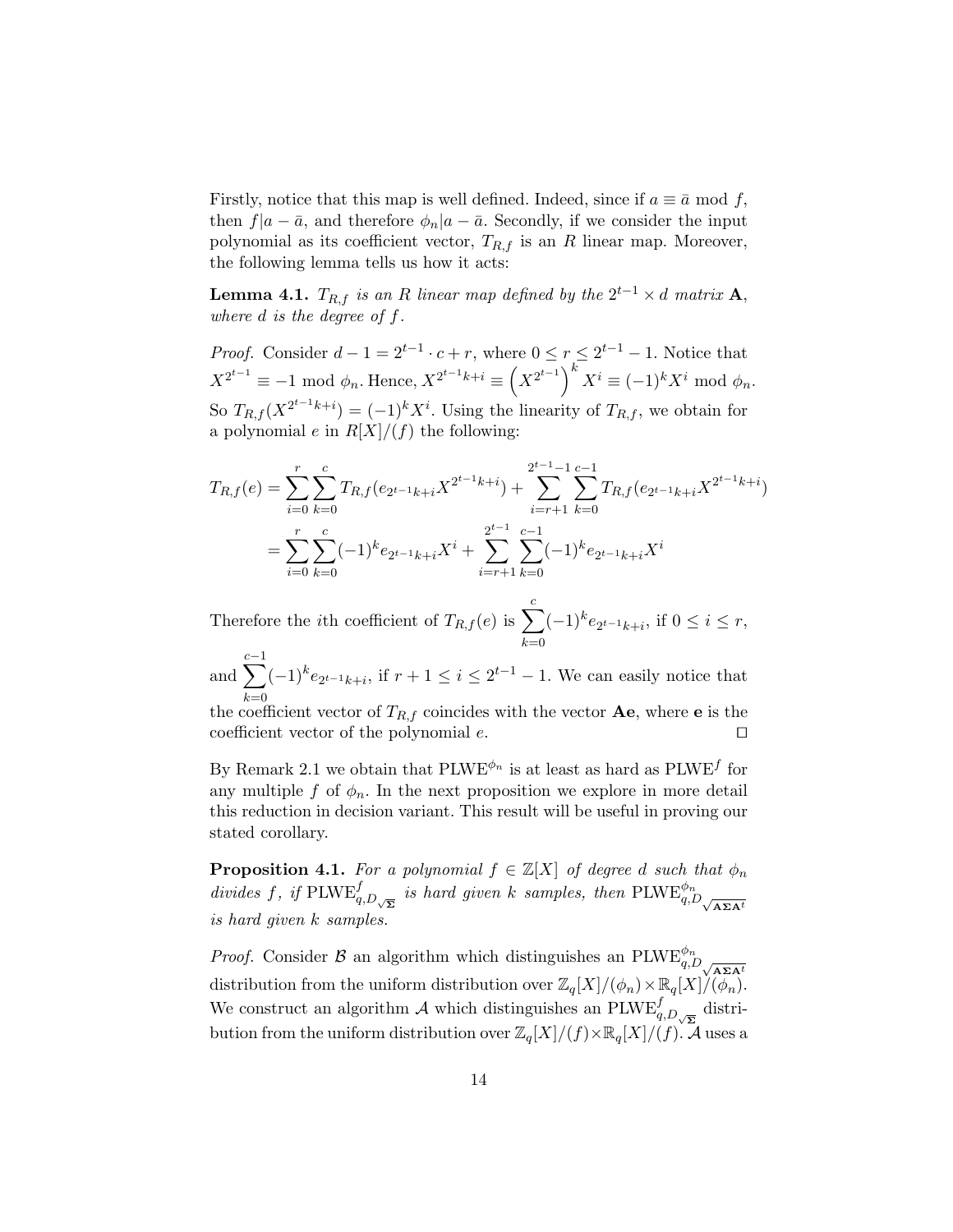map T which sends  $U(\mathbb{Z}_q[X]/(f) \times \mathbb{R}_q[X]/(f))$  samples to  $U(\mathbb{Z}_q[X]/(\phi_n) \times$  $\mathbb{R}_q[X]/(\phi_n)$  samples and PLWE $_{q,D,\sqrt{\Sigma}}^f(s)$  samples, for a uniform s, to  $\text{PLWE}_{q,D}^{\phi_n}(\tilde{s})$  samples, for a uniform  $\tilde{s}$  which depends on s.

More precisely, for any query  $\mathcal{B}$  makes,  $\mathcal{A}$  asks for a sample  $(a_i, b_i)$ , where  $i \in [k]$ , from the unknown distribution, which may be either PLWE $_{q,D_{\sqrt{\Sigma}}}^{f}(s)$ , for a uniform s, or  $U(\mathbb{Z}_q[X]/(f) \times \mathbb{R}_q[X]/(f)$ ). Then it applies the transformation T and gives to B the pair  $(\tilde{a}_i, \tilde{b}_i) = T(a_i, b_i)$ . When  $\beta$  ends,  $\mathcal A$  outputs its return.

If  $T$  satisfies the properties stated previously, the reduction indeed maps uniform samples to uniform samples and  $\text{PLWE}_{q,D_{\sqrt{\Sigma}}}^f(s)$  samples, for a uniform s, to  $\text{PLWE}_{q,D}^{\phi_n}(\tilde{s})$  samples, for a uniform  $\tilde{s}$  depending on s. Therefore,  $A$  will distinguish with the same probability as  $B$  does. Now we define the map  $T$  and prove its properties:

$$
T: \mathbb{Z}_q[X]/(f) \times \mathbb{R}_q[X]/(f) \to \mathbb{Z}_q[X]/(\phi_n) \times \mathbb{R}_q[X]/(\phi_n), T = (T_{\mathbb{Z}_q,f}, T_{\mathbb{R}_q,f}).
$$

Notice that since  $T_{\mathbb{Z}_q,f}$  and  $T_{\mathbb{R}_q,f}$  are well defined, so is T.

It is clearly that if the samples  $\{(a_i, b_i)\}_{i \in [k]}$  are uniform, then their coefficients are also uniform. By the actions of  $T_{\mathbb{Z}_q,f}$  and  $T_{\mathbb{R}_q,f}$  explained in Lemma 4.1, the coefficients of  $T_{\mathbb{Z}_q,f}(a_i)$  and  $T_{\mathbb{R}_q,f}(b_i)$  are also uniform. Therefore the samples  $\{(\tilde{a}_i, \tilde{b}_i)\}_{i \in [k]}$  are uniform.

If the samples  $\{(a_i, b_i)\}_{i \in [k]}$  are  $\text{PLWE}_{q, D_{\sqrt{\Sigma}}}^f(s)$  samples, for a uniform s, then  $(a_i, b_i) = (a_i, a_i \cdot s + e_i)$ , where  $e_i \leftrightarrow D_{\sqrt{\Sigma}}$  over  $\mathbb{R}^d$ , for any  $i \in [k]$ . Hence

$$
(\tilde{a}_i, \tilde{b}_i) = (a_i \mod \phi_n, a_i \mod \phi_n \cdot s \mod \phi_n + e_i \mod \phi_n)
$$
  
=  $(T_{\mathbb{Z}_q, f}(a_i), T_{\mathbb{Z}_q, f}(a_i) \cdot T_{\mathbb{Z}_q, f}(s) + T_{\mathbb{R}, f}(e_i)).$ 

Notice that due to the action of  $T_{\mathbb{Z}_q,f}$  described in Lemma 4.1,  $a_i \mod \phi_n$ and  $\tilde{s} = s \mod \phi_n$  are uniform since  $a_i$  and s are uniform. Moreover, according to Lemma 4.1,  $e_i$  mod  $\phi_n$  can be considered as the vector  $Ae_i$ , where  $e_i$  is the coefficient vector of the polynomial  $e_i$ . Since  $e_i$  is drawn from the Gaussian distribution  $D_{\sqrt{\Sigma}}$ , the distribution of  $e_i$  mod  $\phi_n$  is the Gaussian distribution  $D_{\sqrt{\mathbf{A\Sigma A}t}}$ . Therefore  $(\tilde{a}_i, \tilde{b}_i)$  is a  $\text{PLWE}_{q, D_{\sqrt{\mathbf{A\Sigma A}t}}}^{\phi_n}(\tilde{s})$ sample, where  $\tilde{s} = T_{\mathbb{Z}_q,f}(s)$ .

Using the preliminaries above, we can prove now that for a power-of-2 cyclotomic polynomial  $\phi_n$ , PLWE<sup> $\phi_n$ </sup> is harder than PLWE<sup>f</sup>, for a minimal polynomial  $f$  of an algebraic integer with a weaker condition as in Corollary 4.3, from  $\mathbb{Q}(\zeta_n)$ .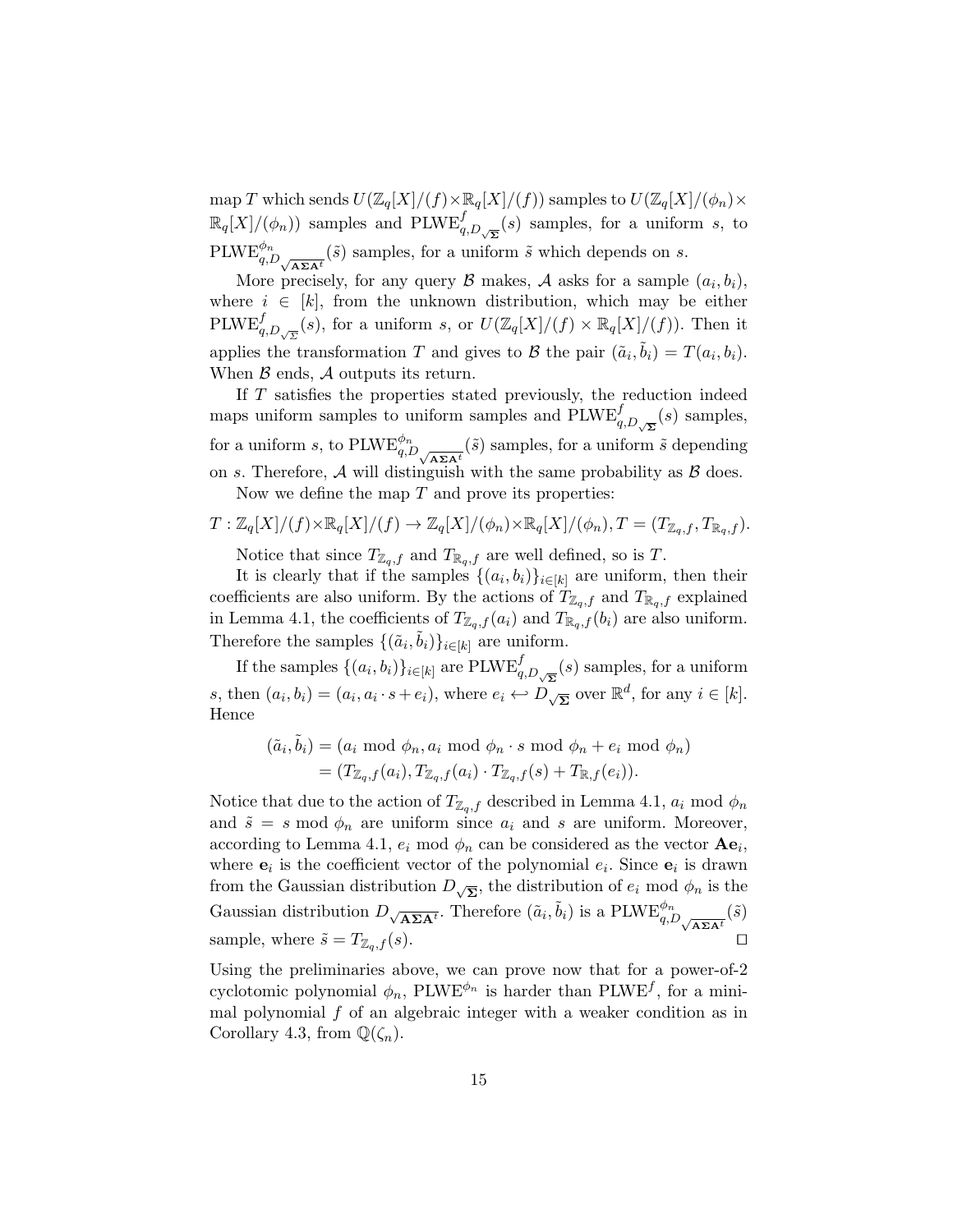**Corollary 4.4.** Consider  $\beta$  an algebraic integer in the nth cyclotomic field  $\mathbb{Q}(\zeta_n)$ . Let  $f_\beta \in \mathbb{Z}[X]$  be its minimal polynomial over  $\mathbb{Q}$  of degree m. Suppose that  $\beta = g_{\beta}(\zeta_n)$ , for some polynomial  $g_{\beta}$  in  $\mathbb{Z}[X]$  of degree s, and  $g_{\beta}$  is monic. Then if PLWE<sub>q,D<sub> $\alpha$ q</sub> is hard given  $k + ms - 1$  samples,</sub> then  $\text{PLWE}_{D_{q,\alpha q}\sqrt{\mathbf{G}\mathbf{G}^t}}^{ \phi_n}$  is hard given k samples, where **G** is a matrix from  $\mathbb{Z}^{2^{t-1}\times ms}$  depending on  $\beta$ .

*Proof.* Since  $\beta$  is an algebraic integer in  $\mathbb{Q}(\zeta_n)$ , it belongs to  $\mathbb{Z}[\zeta_n]$ . Hence it exists and it is unique a polynomial  $g_\beta$  in  $\mathbb{Z}[X]$  of degree s less than  $\varphi(n)$  such that  $\beta = g_{\beta}(\zeta_n)$ . By assumption, this polynomial,  $g_{\beta}$ , is monic. Denote by d the degree of  $f_\beta \circ g_\beta$ , which is equal to ms.

Since  $f_\beta$  is the minimal polynomial of  $\beta$ ,  $0 = f_\beta(\beta) = f_\beta(g_\beta(\zeta_n))$ . Moreover, since  $\phi_n$  is the minimal polynomial of  $\zeta_n$ ,  $\phi_n|f_\beta \circ g_\beta$  in  $\mathbb{Z}[X]$ . By Theorem 3.2, there is a reduction from  $\text{PLWE}_{q,D_{\alpha q}}^{f_{\beta}}$  to  $\text{PLWE}_{q,D_{\alpha q}}^{f_{\beta \circ g_{\beta}}}$ , where  $\mathbf{T}_{g_{\beta}}$  is considered as the  $d \times d$  matrix. Moreover, by Proposition 4.1, there is a reduction from  $\text{PLWE}_{q,D}^{f_\beta \circ g_\beta}$ <br> $\frac{q_\alpha \sqrt{\mathbf{T}_{g_\beta} \mathbf{T}_{g_\beta}^t}}{q_\beta}$ to  $\mathrm{PLWE}_{q,D}^{\phi_n}{}_{\alpha q} \sqrt{\mathbf{A}\mathbf{T}_{g_\beta}\mathbf{T}_{g_\beta}^t\mathbf{A}^t}},$ where **A** is the  $2^{t-1} \times d$  matrix described earlier. By letting the matrix **G** be  $AT_{g_\beta}$ , the conclusion follows easily.

Remark 4.1. As in Remark 3.3, this corollary also holds for algebraic integers  $\beta$  for which their corresponding polynomials  $g_{\beta}$  have their leading coefficients coprime with q.

# 5 Open problems

It would be interesting to have a complete characterization of the algebraic integers which have the property stated in Corollary 4.3. Also, since we are concerned about the reductions which give limited noise growth, it would be an interesting question to ask for which such an algebraic integer  $\beta$  in the *n*th cyclotomic field its corresponding  $\mathbf{T}_{g_{\beta}}$  matrix has small norm. Moreover, taking into consideration Corollary 4.4, we would also be interested in finding algebraic integers  $\beta$  from the nth cyclotomic field for which their corresponding matrices  $AT_{g\beta}$  have small norm. Another open problem would be to see if Corollary 4.4 holds for any other positive integers  $n$  besides the powers of 2. Another interesting problem would be to find a polynomial for which its corresponding PLWE problem is harder than all the other PLWE problems.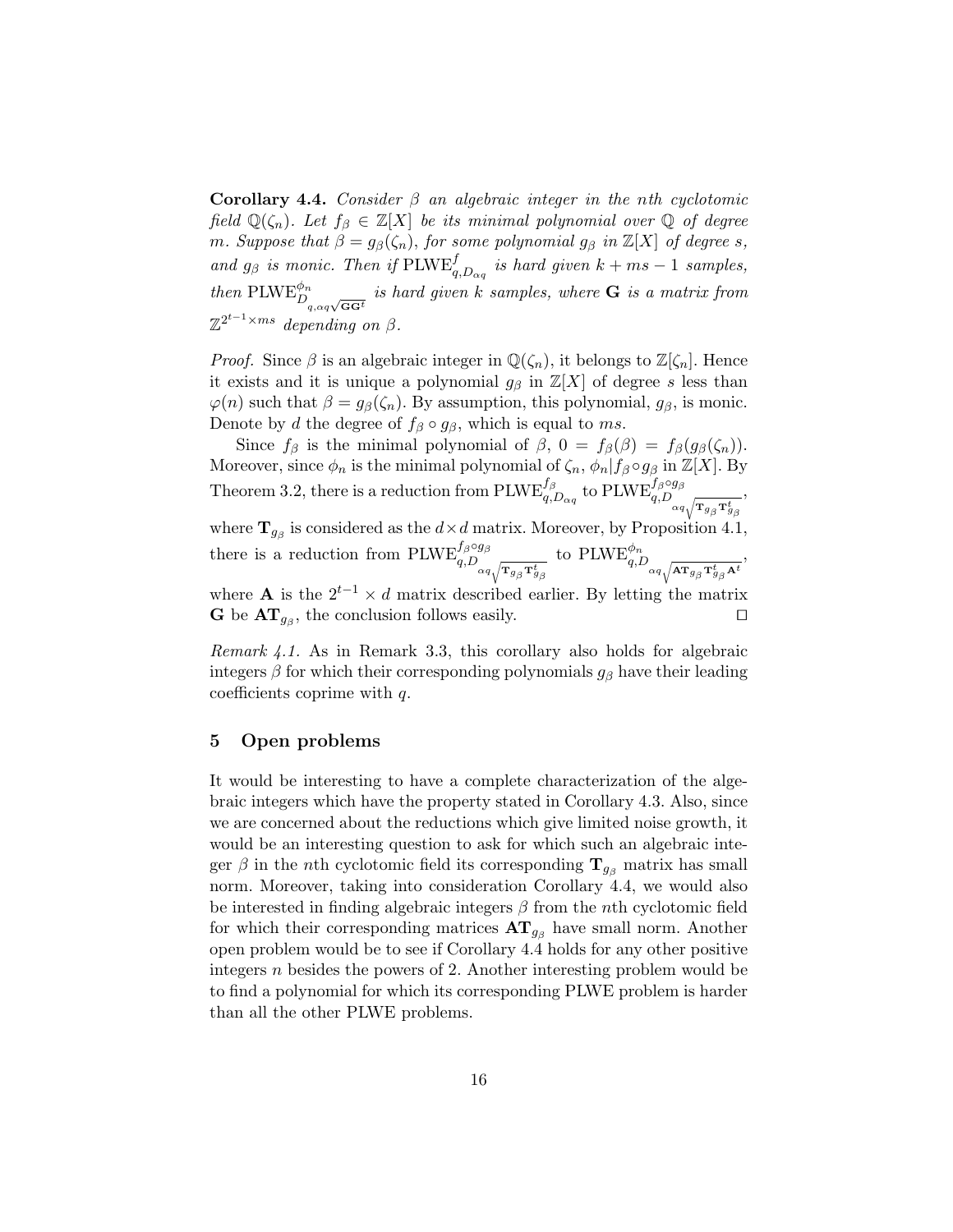Acknowledgments. We thank Miruna Rosca and Radu Titiu for helpful discussions. Finally, we thank the anonymous reviewers for comments.

# References

- [ABB10] S. Agrawal, D. Boneh, and X. Boyen. Efficient lattice (H)IBE in the standard model. In Proc. of Eurocrypt'10, volume 6110 of LNCS, pages 553–572, 2010.
- [ADPS16] E. Alkim, L. Ducas, T. Pöppelmann, and P. Schwabe. Post-quantum key exchange - a new hope. In USENIX, page 327343, 2016.
- [BGV11] Z. Brakerski, C. Gentry, and V. Vaikuntanathan. Fully homomorphic encryption without bootstrapping. Cryptology ePrint Archive, Report 2011/277, 2011.
- [BP14] A. Banerjee and C. Peikert. New and improved key-homomorphic pseudorandom functions. In CRYPTO, 2014.
- [BV11] Z. Brakerski and V. Vaikuntanathan. Fully homomorphic encryption from ring lwe and security for key dependent messages. In CRYPTO, 2011.
- [CDPR16] R. Cramer, L. Ducas, C. Peikert, and O. Regev. Recovering short generators of principal ideals in cyclotomic rings. In EUROCRYPT, 2016.
- [CDW17] R. Cramer, L. Ducas, and B. Wesolowski. Short Stickelberger class relations and application to Ideal-SVP. In EUROCRYPT, 2017.
- [CLS15] H. Chen, K. Lauter, and K. E. Stange. Attacks on search RLWE. 2015. To appear in SIAM Journal on Applied Algebra and Geometry (SIAGA).
- [EHL14] K. Eisenträger, S. Hallgren, and K. Lauter. Weak instances of PLWE. In SAC, 2014.
- [Gen09] C. Gentry. Fully homomorphic encryption using ideal lattices. In Proc. of STOC, pages 169–178. ACM, 2009.
- [GHPS12] C. Gentry, S. Halevi, C. Peikert, and N. P. Smart. Ring switching in BGVstyle homomorphic encryption. In SCN, 2012.
- [GSW13] C. Gentry, A. Sahai, and B. Waters. Homomorphic encryption from learning with errors: Conceptually-simpler, asymptotically-faster, attribute-based. Cryptology ePrint Archive, Report 2013/340, 2013. https://eprint.iacr. org/2013/340.
- [GVW15] S. Gorbunov, V. Vaikuntanathan, and H. Wee. Predicate encryption for circuits from lwe. Cryptology ePrint Archive, Report 2015/029, 2015. https://eprint.iacr.org/2015/029.
- [LPR10] V. Lyubashevsky, C. Peikert, and O. Regev. On ideal lattices and learning with errors over rings.  $JACM$ ,  $2013$ ,  $60(6):43$ ,  $2010$ .
- [LPR13] V. Lyubashevsky, C. Peikert, and O. Regev. A toolkit for Ring-LWE cryptography. In EUROCRYPT, 2013.
- [PRSD17] C. Peikert, O. Regev, and N. Stephens-Davidowitz. Pseudorandomness of Ring-LWE for any ring and modulus. In STOC, 2017.
- [Reg05] O. Regev. On lattices, learning with errors, random linear codes, and cryptography. In Proc. of STOC, pages 84–93, 2005.
- [RSSS17] M. Rosca, A. Sakzad, D. Stehlé, and R. Steinfeld. Middle-product learning with errors. In CRYPTO, 2017.
- [RSW18] M. Rosca, D. Stehlé, and A. Wallet. On the ring-lwe and polynomial-lwe problems. In EUROCRYPT, 2018.